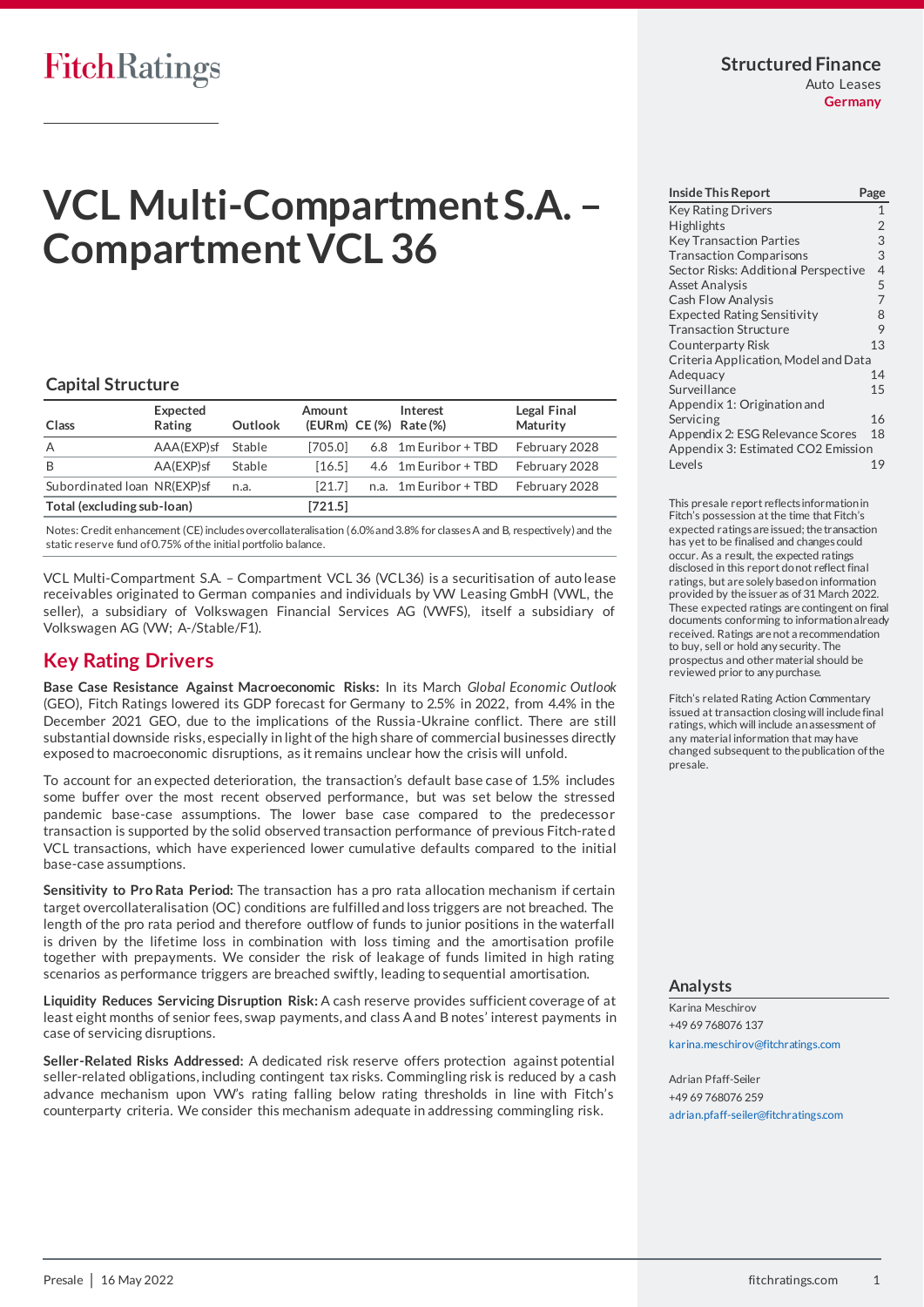## <span id="page-1-0"></span>**Highlights**

## **Transaction Highlights**

| <b>Effect</b> | Highlight                                                                                                                                                                                                                                                                                                                                                                                                                                                                                                                                                                                                                                                                                                                                                                                                                                                                                                                                                                                                                                                                                                                                              |
|---------------|--------------------------------------------------------------------------------------------------------------------------------------------------------------------------------------------------------------------------------------------------------------------------------------------------------------------------------------------------------------------------------------------------------------------------------------------------------------------------------------------------------------------------------------------------------------------------------------------------------------------------------------------------------------------------------------------------------------------------------------------------------------------------------------------------------------------------------------------------------------------------------------------------------------------------------------------------------------------------------------------------------------------------------------------------------------------------------------------------------------------------------------------------------|
| Neutral       | Mostly Unchanged Pool and Structural Characteristics: The key characteristics of the asset<br>portfolio are comparable to previous Fitch-rated VCL transactions, including the split<br>between private and commercial lessees and the pool concentrations within the largest<br>lessees. The transaction structure is similar to predecessors with a slightly lower reserve<br>compared to VCL34 and the initial OC for class A decreased, by 10bp, while target OC levels<br>are unchanged.                                                                                                                                                                                                                                                                                                                                                                                                                                                                                                                                                                                                                                                          |
| ٠             | No Exposure to Residual Values: The issuer will not purchase the lease receivables' residual<br>value (RV) portion, which is securitised in a master structure. The issuer is therefore only<br>indirectly exposed to the development of used car prices that are relevant for vehicle<br>remarketing proceeds for defaulted contracts.                                                                                                                                                                                                                                                                                                                                                                                                                                                                                                                                                                                                                                                                                                                                                                                                                |
| ٠             | Long Performance History: The originator is a well-known auto lease provider in Germany,<br>with a robust servicing record and long underwriting and securitisation experience, including<br>periods of economic stress. Our expected losses and the stressed levels incorporate the long<br>and robust data track available, good performance of prior Fitch-rated deals and the static<br>nature of the portfolio.                                                                                                                                                                                                                                                                                                                                                                                                                                                                                                                                                                                                                                                                                                                                   |
| Neutral       | Minimal Credit Impact from ESG: The highest level of ESG credit relevance is a score of '3',<br>meaning that ESG issues are credit neutral or have only a minimal creditimpact on the<br>transaction, either due to their nature or the way in which they are being managed (see ESG<br>Navigator in Appendix 2).                                                                                                                                                                                                                                                                                                                                                                                                                                                                                                                                                                                                                                                                                                                                                                                                                                      |
| Neutral       | Estimated Pool CO2 Emission of 128 g/km: About 11.7 % of the vehicles in the pool are<br>battery-electric vehicles (BEVs), and another 15% are hybrid cars, of which Fitch estimates<br>6pp to be plug-in electric hybrid vehicles (PHEVs). We expect the cumulative 18% of BEVs<br>and PHEVs to fall under the definition of zero-and low-emission vehicles (LZEVs) in line with<br>the EU Clean Vehicle Directive. The estimated share of LZEVs is significantly higher than<br>observed in most recent Fitch-rated auto Joan ABS.<br>We further estimate the weighted average emission of the cars in the portfolio to be about<br>128 g/km (see Appendix 3: Estimated CO2 Emission Levels). The estimated emissions are at<br>the lower end of CO2 levels in German auto ABS issued between 2019 and 2021 (see<br>German Auto ABS CO2 Emissions Are on the Right Path -Further Improvement Coming). The<br>vehicles backing the leases are mostly from the 2021 and 2022 model years, which have seen<br>significant improvements in emission efficiency. The combined share of premium cars (Audi)<br>and light commercial vehicles is about 40%. |

Source: Fitch Ratings, Kraftfahrt-Bundesamt

## **Euribor Exposure**

| Assets                                                                 | Rated notes                                                | <b>Hedges</b>                                                                                                                        |  |  |
|------------------------------------------------------------------------|------------------------------------------------------------|--------------------------------------------------------------------------------------------------------------------------------------|--|--|
| 100% fixed-rate assets.                                                | Floating-rate liabilities with<br>reference to 1m Euribor. | The fixed rate assets will be<br>swapped into 1m Euribor (plus the<br>margin of the respective note),<br>subject to a floor of zero. |  |  |
| Source: Fitch Ratings, VCL Multi-Compartment S.A. - Compartment VCL 36 |                                                            |                                                                                                                                      |  |  |

#### **Key Rating Driver (Negative/Positive/Neutral)**

| 11166611167116916116971169116117 |                                                              |  |  |
|----------------------------------|--------------------------------------------------------------|--|--|
| Rating                           |                                                              |  |  |
| impact                           | Key rating driver                                            |  |  |
|                                  | Negative War's Credit Impact Limited                         |  |  |
|                                  | Negative Sensitivity to Pro Rata Period                      |  |  |
| Positive                         | <b>Liquidity Reduces Servicing</b><br><b>Disruption Risk</b> |  |  |
| Positive                         | Seller-Related Risks Addressed                               |  |  |
| Source: Fitch Ratings            |                                                              |  |  |

**Applicable Criteria**

[Global Structured Finance Rating Criteria](https://www.fitchratings.com/research/structured-finance/global-structured-finance-rating-criteria-26-10-2021)  [\(October 2021\)](https://www.fitchratings.com/research/structured-finance/global-structured-finance-rating-criteria-26-10-2021) [Consumer ABS Rating Criteria](https://www.fitchratings.com/research/structured-finance/consumer-abs-rating-criteria-23-12-2021) [\(December 2021\)](https://www.fitchratings.com/research/structured-finance/consumer-abs-rating-criteria-23-12-2021) [Structured Finance and Covered Bonds](https://www.fitchratings.com/research/structured-finance/structured-finance-covered-bonds-counterparty-rating-criteria-04-11-2021)  [Counterparty Rating Criteria](https://www.fitchratings.com/research/structured-finance/structured-finance-covered-bonds-counterparty-rating-criteria-04-11-2021) [\(November 2021\)](https://www.fitchratings.com/research/structured-finance/structured-finance-covered-bonds-counterparty-rating-criteria-04-11-2021) [Structured Finance and Covered Bonds](https://www.fitchratings.com/research/structured-finance/structured-finance-covered-bonds-counterparty-rating-criteria-derivative-addendum-04-11-2021)  [Counterparty Rating Criteria: Derivative](https://www.fitchratings.com/research/structured-finance/structured-finance-covered-bonds-counterparty-rating-criteria-derivative-addendum-04-11-2021)  [Addendum \(November 2021\)](https://www.fitchratings.com/research/structured-finance/structured-finance-covered-bonds-counterparty-rating-criteria-derivative-addendum-04-11-2021)  [Structured Finance and Covered Bonds](https://www.fitchratings.com/research/structured-finance/structured-finance-covered-bonds-interest-rate-stresses-rating-criteria-20-09-2021)  [Interest Rate Stresses Rating Criteria](https://www.fitchratings.com/research/structured-finance/structured-finance-covered-bonds-interest-rate-stresses-rating-criteria-20-09-2021) [\(September 2021\)](https://www.fitchratings.com/research/structured-finance/structured-finance-covered-bonds-interest-rate-stresses-rating-criteria-20-09-2021)

## **Related Research**

[Global Economic Outlook \(March 2022\)](https://www.fitchratings.com/research/sovereigns/global-economic-outlook-march-2022-21-03-2022) [War in Ukraine Adds to European SF, CVB](https://www.fitchratings.com/research/structured-finance/war-in-ukraine-adds-to-european-sf-cvb-asset-performance-risks-22-03-2022)  [Asset Performance Risks \(March 2022\)](https://www.fitchratings.com/research/structured-finance/war-in-ukraine-adds-to-european-sf-cvb-asset-performance-risks-22-03-2022) [Fitch Ratings 2022 Outlook: EMEA Structured](https://www.fitchratings.com/research/structured-finance/fitch-ratings-2022-outlook-emea-structured-finance-09-12-2021)  [Finance \(December 2021\)](https://www.fitchratings.com/research/structured-finance/fitch-ratings-2022-outlook-emea-structured-finance-09-12-2021)

[European Auto ABS Index -](https://www.fitchratings.com/research/structured-finance/european-auto-abs-index-1q22-16-02-2022) 1Q22 (Feb 2022) [German Auto ABS CO2 Emissions Are on the](https://www.fitchratings.com/site/re/10163637)  Right Path – [Further Improvement Coming](https://www.fitchratings.com/site/re/10163637)  [\(June 2021\)](https://www.fitchratings.com/site/re/10163637)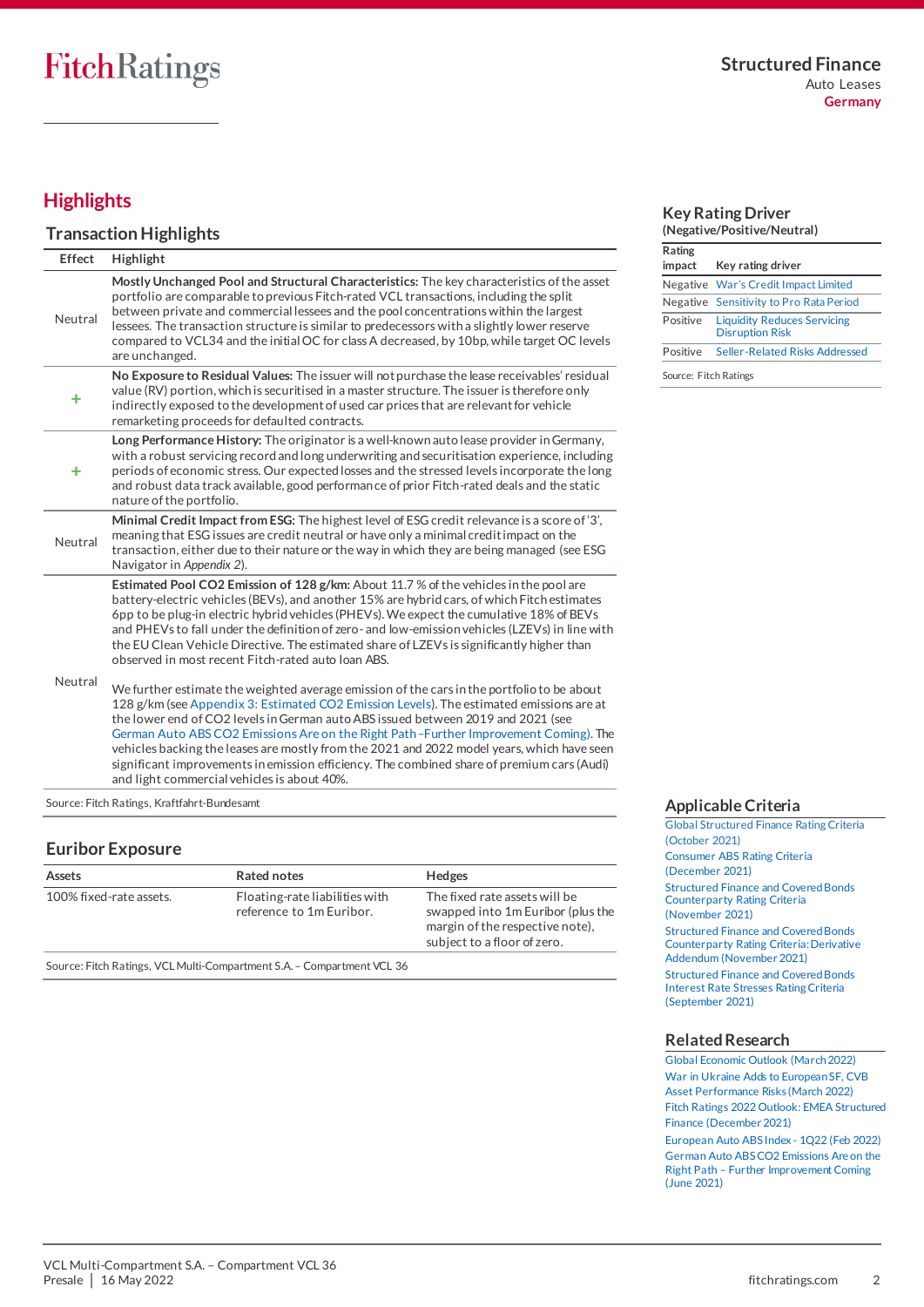## <span id="page-2-0"></span>**Key Transaction Parties**

Please se[e counterparty risk section](#page-12-0) for more detail.

## **Key Transaction Parties**

| Name                                                                                          | <b>Fitch Rating</b>                       |  |
|-----------------------------------------------------------------------------------------------|-------------------------------------------|--|
| VCL Multi-Compartment S.A. - Compartment VCL 36 Not rated                                     |                                           |  |
| Volkswagen Leasing GmbH                                                                       | Not rated                                 |  |
| Volkswagen AG                                                                                 | A-/Stable/F1                              |  |
| Intertrust Trustees GmbH                                                                      | Not rated                                 |  |
| Data Custody Agent Services B.V.                                                              | Not rated                                 |  |
| Volkswagen Financial Services AG                                                              | Not rated                                 |  |
| The Bank of New York Mellon, Frankfurt branch                                                 | AA/Stable/F1+                             |  |
| The Bank of New York Mellon, London branch                                                    | AA/Stable/F1+                             |  |
| TBD                                                                                           | TBD (dcr)<br>TBD/TBD/TBD                  |  |
| Crédit Agricole Corporate and Investment Bank                                                 | A+/Stable/F1                              |  |
| Commerzbank<br>Crédit Agricole Corporate and Investment Bank<br>Landesbank Baden-Wuerttemberg | Not rated<br>A+/Stable/F1<br>A-/Stable/F1 |  |
|                                                                                               |                                           |  |

## <span id="page-2-1"></span>**Transaction Comparisons**

Alongside the most recent Fitch-rated predecessor transaction, VCL34, the comparison table includes two other German auto loan deals. As no residual value (RV) is securitised, VCL's portfolio credit risk could be compared to an auto loan portfolio, though not identical given the customer and product characteristics.

## **Transaction Comparison**

|                         | <b>VCL Multi-</b><br>Compartment<br>S.A. - Comp.<br><b>VCL 36</b> | <b>VCL Multi-</b><br>Compartment<br>S.A. - Comp.<br><b>VCL 34</b> | <b>Silver Arrow</b><br>S.A. Comp.<br>14 | Red & Black<br>Auto<br>Germany 8<br>UG                 |
|-------------------------|-------------------------------------------------------------------|-------------------------------------------------------------------|-----------------------------------------|--------------------------------------------------------|
| Type                    | Static                                                            | Static                                                            | <b>Static</b>                           | <b>Static</b>                                          |
| Closing date            |                                                                   | June 2022 November 2021                                           |                                         | April 2022 October 2021                                |
| Seller                  | <b>VWL</b>                                                        | <b>VWL</b>                                                        | Mercedes-<br>Benz Bank                  | Bank<br>Deutsches<br>Kraftfahr-<br>zeuggewerbe<br>GmbH |
| Issuance volume (EURm)  | [721.5]                                                           | 962.6                                                             | 750.0                                   | 1,000                                                  |
| Class $A$ - rating      | AAAsf                                                             | AAAsf                                                             | AAAsf                                   | AAAsf                                                  |
| Class A - amount (EURm) | [705.0]                                                           | 941.1                                                             | 691.8                                   | 935.0                                                  |
| Class $A - CE$ (%)      | [6.8]                                                             | 6.9                                                               | 8.2                                     | 6.7                                                    |
| Class $B$ - rating      | AAsf                                                              | AAsf                                                              |                                         | AAAsf                                                  |
| Class B - amount (EURm) | [16.5]                                                            | 21.5                                                              |                                         | 25.0                                                   |
| Class $B - CE$ (%)      | $[4.6]$                                                           | 4.75                                                              |                                         | 4.2                                                    |
| Class $C$ - rating      |                                                                   |                                                                   |                                         | $A + sf$                                               |
| Class C - amount (EURm) |                                                                   | $\overline{\phantom{0}}$                                          | $\overline{\phantom{a}}$                | 25                                                     |
| Class $C - CE$ (%)      |                                                                   |                                                                   |                                         | 1.7                                                    |
| Class $D$ - rating      |                                                                   |                                                                   |                                         | $A-sf$                                                 |
| Class D - amount (EURm) |                                                                   |                                                                   |                                         | 10                                                     |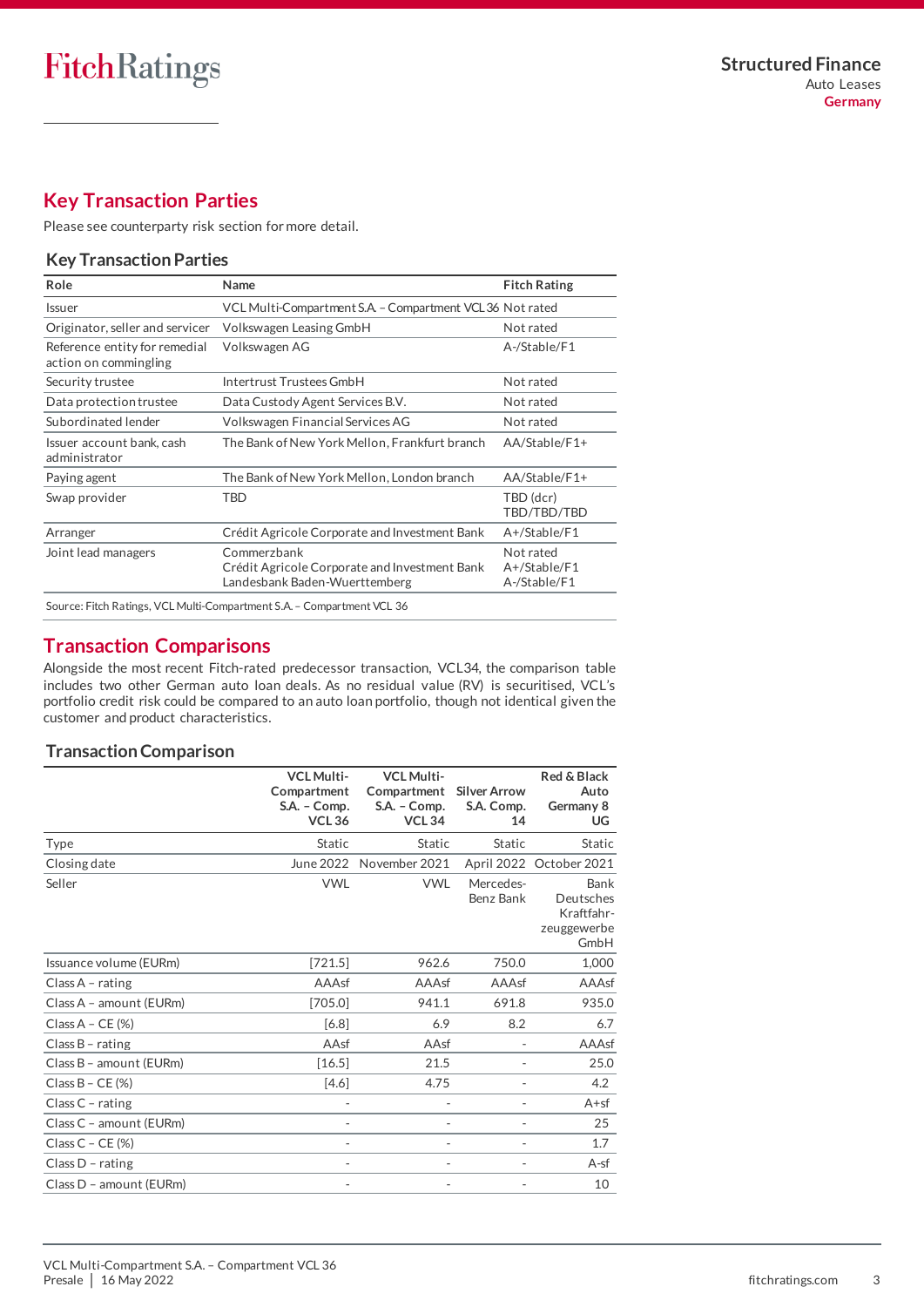## **Transaction Comparison (Cont.)**

|                                    | <b>VCL Multi-</b><br>Compartment<br>S.A. - Comp.<br><b>VCL 36</b> | <b>VCL Multi-</b><br>Compartment<br>S.A. - Comp.<br><b>VCL 34</b> | <b>Silver Arrow</b><br>S.A. Comp.<br>14 | Red & Black<br>Auto<br>Germany 8<br>UG |
|------------------------------------|-------------------------------------------------------------------|-------------------------------------------------------------------|-----------------------------------------|----------------------------------------|
| Class $D - CE$ (%)                 |                                                                   |                                                                   |                                         | 0.7                                    |
| Portfolio summary as of closing    |                                                                   |                                                                   |                                         |                                        |
| Type of receivables                | Auto leases                                                       | Auto leases                                                       | Auto Ioans                              | Auto Ioans                             |
| Total outstanding balance (EURm)   | $[750]$                                                           | 1.000                                                             | 750.0                                   | 1.000                                  |
| Number of receivables              | [82.230]                                                          | 121.189                                                           | 33.883                                  | 80.977                                 |
| Average outstanding balance (EUR)  | [9,884]                                                           | 8,252                                                             | 22,135                                  | 12,349                                 |
| WA seasoning (months)              | [6.5]                                                             | 8                                                                 | 15.8                                    | 11.4                                   |
| WA remaining term (months)         | $[33]$                                                            | 32                                                                | 33.3                                    | 47                                     |
| Age of vehicle (%)                 |                                                                   |                                                                   |                                         |                                        |
| New vehicles                       | [92.7]                                                            | 91.5                                                              | 39.3                                    | 13.0                                   |
| Used/demo vehicles                 | [7.3]                                                             | 8.5                                                               | 60.7                                    | 87.0                                   |
| Debtor type (%)                    |                                                                   |                                                                   |                                         |                                        |
| Private                            | [21.6]                                                            | 23.3                                                              | 55.9                                    | 100.0                                  |
| Commercial                         | [78.4]                                                            | 76.7                                                              | 44.1                                    | $\Omega$                               |
| Type of repayment                  |                                                                   |                                                                   |                                         |                                        |
| Direct debit payments              | [99.2]                                                            | 99.1                                                              | 100.0                                   | 100.0-                                 |
| Fitch assumptions (%)              |                                                                   |                                                                   |                                         |                                        |
| Cumulative default rate assumption | 1.5                                                               | 2.0                                                               | 1.5                                     | 1.4                                    |
| Recovery rate assumption           | 67.5                                                              | 67.5                                                              | 70.0                                    | 55.0                                   |
| Prepayment rate assumption         | 4.0                                                               | 4.0                                                               | 10.0                                    | 12.0                                   |
| Course: Eitch Datings              |                                                                   |                                                                   |                                         |                                        |

<span id="page-3-0"></span>Source: Fitch Ratings

## **Sector Risks: Additional Perspective**

## **Key Sector Risks**

| outlook                  | Sector or asset Fitch's 2022 asset outlook (see Fitch Ratings 2022 Outlook: EMEA Structured Finance) for consumer ABS is neutral. However, as outlined<br>in Fitch's recent publication War in Ukraine Adds to European SF, CVB Asset Performance Risks, the conflict adds risks to European<br>structured finance asset performance. The severity and duration of the disruption from the war in Ukraine are uncertain, but falling real<br>incomes and higher costs will most likely put pressure on both households and businesses.                                                                                                                                                                                                                                                                                                                             |
|--------------------------|--------------------------------------------------------------------------------------------------------------------------------------------------------------------------------------------------------------------------------------------------------------------------------------------------------------------------------------------------------------------------------------------------------------------------------------------------------------------------------------------------------------------------------------------------------------------------------------------------------------------------------------------------------------------------------------------------------------------------------------------------------------------------------------------------------------------------------------------------------------------|
| Macro or<br>sector risks | Used car prices increased in Germany in 2021. The rise has not caused any changes in our loss assumptions for German auto ABS<br>transactions. Price growth has been strong in 2021 but is smaller than longer-term averages and some other markets (see Used Car Prices<br>Not Yet Material for German Auto ABS). The used car price growth will be temporary, but for the assessment of its longevity we continue to<br>monitor pricedevelopments, particularly in light of the continued global semiconductor shortage (see Global Chip Shortage to Ease in 2H22,<br>Improvement Will Not Be Linear) and supply-chain frictions caused by the Russia-Ukraine conflict. Some German automakers have already<br>announced production suspensions, partly due to barriers to the flow of parts from Ukraine. Rising fuel prices may dampen car price<br>increases. |
|                          | In the medium to long term, we expect the auto market to undergo substantial transformation, as demand and supply shifts from intemal<br>combustion engines, which dominate auto ABS portfolios. Used car prices for internal combustion engine vehicles may decline, potentially<br>causing a reduction in recoveries.                                                                                                                                                                                                                                                                                                                                                                                                                                                                                                                                            |
| Relevant<br>Research     | German GDP increased by 2.9% in 2021, according to the German Statistical Office. In Fitch's March 2022 GEO, the agency reduced<br>Germany's 2022 baseline GDP growth forecast to 2.5%, from 4.4% in the December GEO. This is due to the Russia-Ukraine conflict causing<br>increased energy prices, further supply-chain disruption, and lower business confidence.                                                                                                                                                                                                                                                                                                                                                                                                                                                                                              |
|                          | In addition, as discussed in the March GEO, global recession risks are rising, and a more severe downside scenario exists, in addition to the<br>baseline scenario. Under the downside scenario, inflation pressures culminate in a major economic shock.                                                                                                                                                                                                                                                                                                                                                                                                                                                                                                                                                                                                          |
| Source: Fitch Ratings    |                                                                                                                                                                                                                                                                                                                                                                                                                                                                                                                                                                                                                                                                                                                                                                                                                                                                    |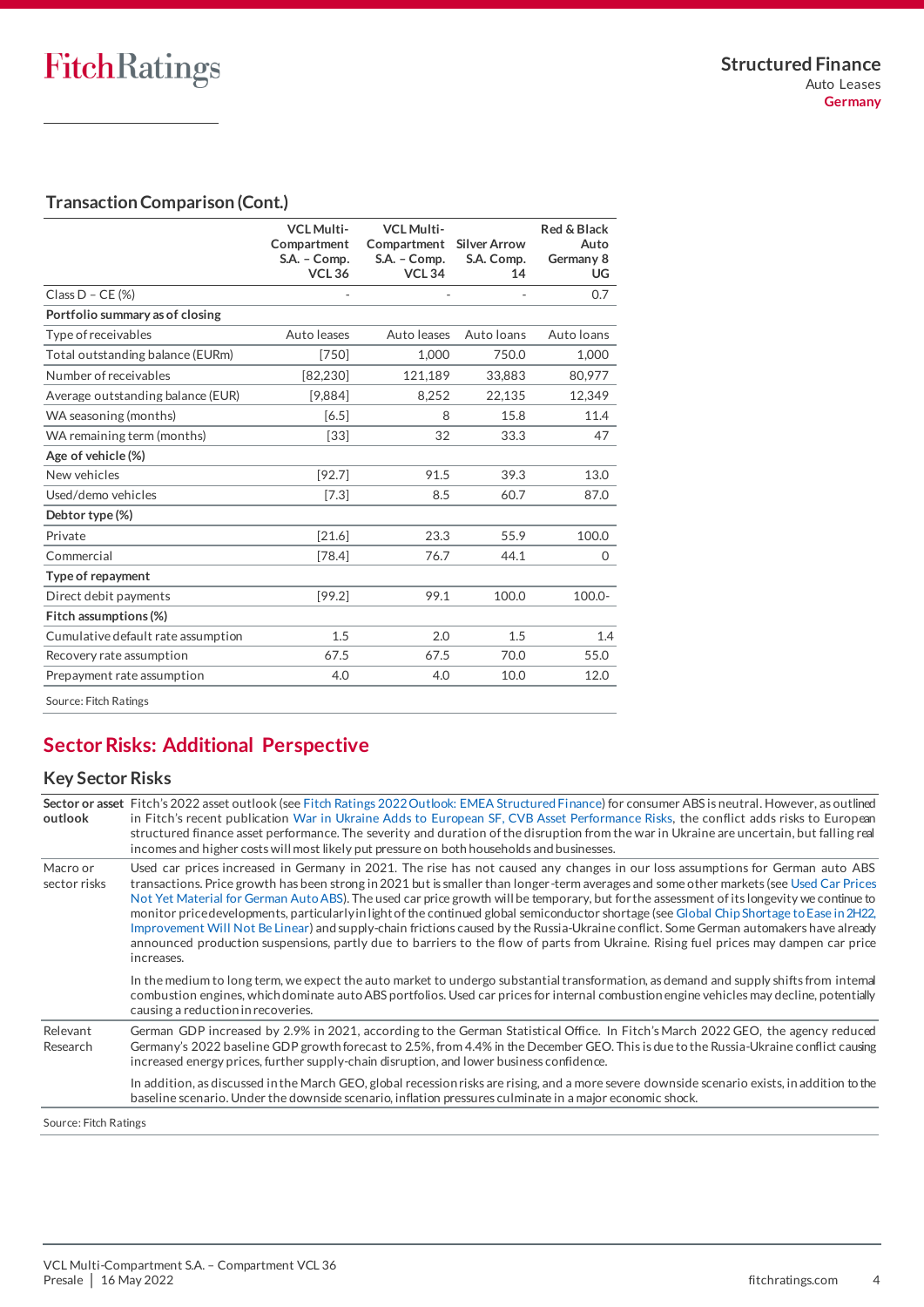## <span id="page-4-0"></span>**Asset Analysis**

The key asset eligibility criteria, summarised in the following table, are unchanged from the previous Fitch-rated predecessor deal, VCL34.

## **Key Asset Eligibility Criteria**

Lease contracts are denominated in euros with monthly payments.

Lease contracts are legally valid, binding agreements and governed by German law.

Not more than 5% of leased vehicles are from brands other than VW, Audi, SEAT, Skoda or VW Nutzfahrzeuge

No insolvency proceedings have been initiated against the lessee at closing.

Leased vehicles are situated in Germany, which is assumed to be fulfilled if the lessee is resident in Germany.

Receivables are free from rights of third parties and of defences and set-off claims of lessees. No terminations have occurred or are pending.

No lease receivable was overdue as of the cut-off date, with lessees on coronavirus-related payment holidays considered overdue.

None of the lease receivables was subject to a statutory or voluntary coronavirus-related forbearance measure.

On the cut-off date, at least two lease instalments have been paid in respect of each of the lease contracts.

Lease contracts require substantially equal monthly payments to be made within 12-60 months from origination.

The total amount of lease receivables attributable to any single lessee will not exceed 0.5% of aggregate discounted receivables balance at the cut-off date.

Source: Fitch Ratings, VCL Multi-Compartment S.A. – Compartment VCL 36

## **Portfolio Summary**

The lease contracts finance vehicles manufactured by the Volkswagen Group, including VW, Audi, SEAT, Skoda and VW Nutzfahrzeuge vehicles, as well as a smaller portion of cars produced by other brands. The portfolio's characteristics as of March 2021 are shown in the [Transaction](#page-2-1)  [Comparison](#page-2-1) section. Portfolio concentrations are shown in the margin on this page.

The portfolio characteristics are comparable to Fitch-rated predecessor transactions' portfoli o characteristics at closing. The VCL36 portfolio is well diversified in terms of single obligors, geographical distribution and industry sectors of the lessees, according to VWL's classifications.

## **Portfolio Credit Analysis**

## *Loss Risk*

As VWL neither provides default nor recovery vintage data, Fitch used the available information in reverse order, compared to its standard approach.

- Firstly, a base-case loss rate was set, based on VWL's total leasing book loss data and performance data from prior VCL transactions.
- Secondly, a base-case recovery rate was set, based on data from previous VCL transactions and the experience of the servicer's collection department.
- Thirdly, a lifetime default rate was implicitly derived from the set lifetime loss and recovery rates.

Loss data from VWL reflect write-offs after car sale according to the originator's accounting policy. These data are consistent with the loss definition in the transaction, on which the amortisation type triggers are based. Recovery collections that are received after the lease has been written off belong to VWL, according to the transaction documentation.

#### **Portfolio Concentrations**

|                                                                                                                                                                  | % of total (by<br>volume) |
|------------------------------------------------------------------------------------------------------------------------------------------------------------------|---------------------------|
| Largest 20 customers (% of<br>outstanding discounted<br>balance)                                                                                                 | $\left[ 1.16 \right]$     |
| Largest regional concentration<br>(North Rhine-Westphalia, %of<br>outstanding discounted<br>balance)                                                             | [22.6]                    |
| Largest industry<br>concentration (public sector,<br>% of outstanding discounted<br>balance)                                                                     | [20.0]                    |
| Closed-end contracts<br>(% of outstanding balance) <sup>a</sup>                                                                                                  | [99.96]                   |
| Electric vehicle share (% of<br>outstanding discounted<br>balance)                                                                                               | $[11.6]$                  |
| Upon return of the car, the residual value risk is<br>borne by the dealer (or VWL).<br>Source: Fitch Ratings, VCL Multi-Compartment<br>S.A. - Compartment VCL 36 |                           |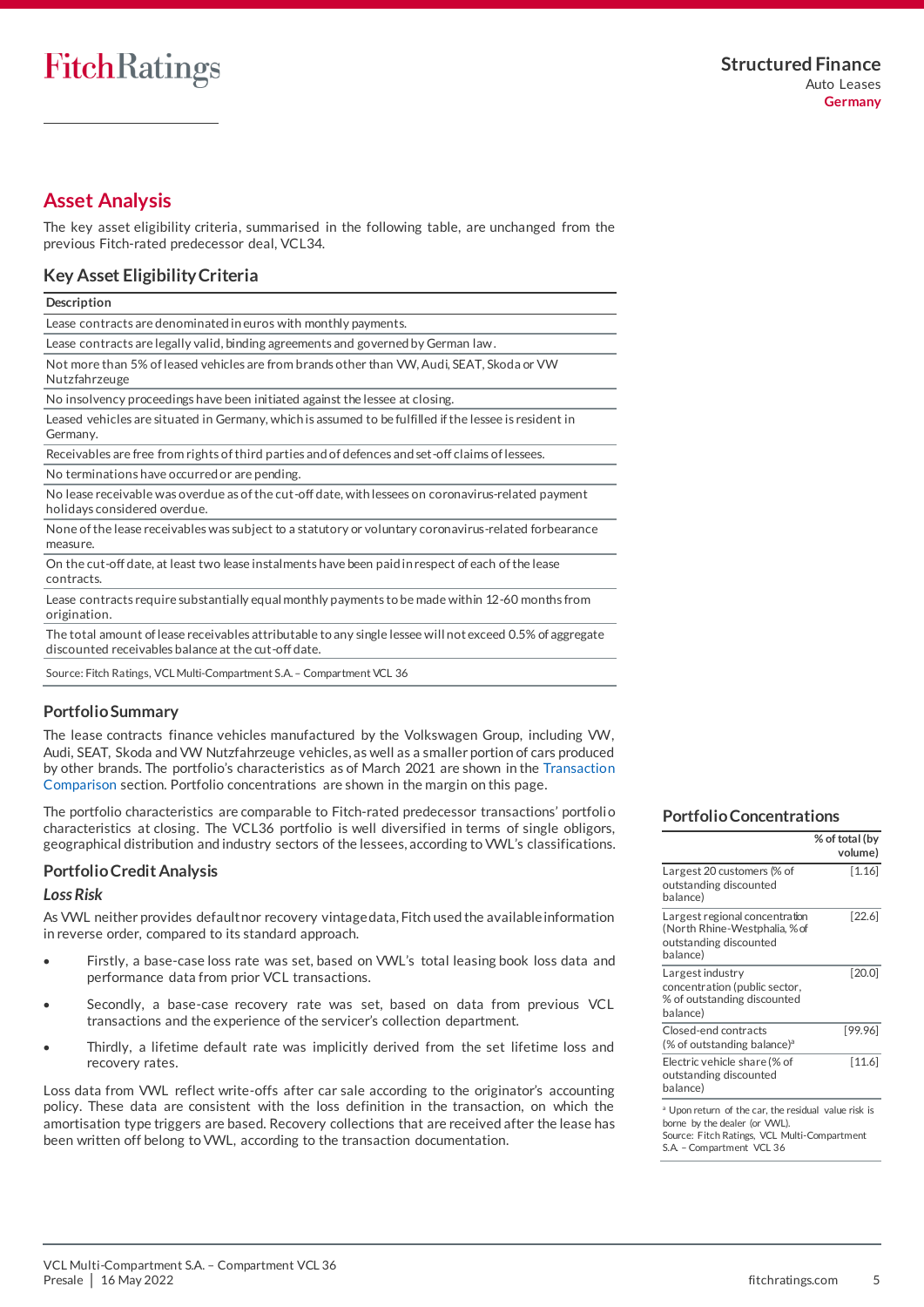

The loss rate data for historical originations of VWL are shown below.

#### **VWL Loss Vintages**





Note: 2021 originations are not in the chart as the number of observations is not yet sufficient to create an annualized curve

Source: Fitch Ratings, VW Leasing GmbH

Younger vintages show lower loss rates than older vintages. In Fitch's view, the better performance of recent vintages reflects improvements in VWL's origination standards, in addition to the favourable economic environment in Germany in recent years.

Fitch has determined a loss base case of 0.5% over the term of the transaction. Contrary to the initial rating of the last VCL 33 and 34 transactions in 2021, Fitch no longer considers it warranted to keep the higher base case level applied during the peak of the pandemic. This conclusion is supported in particular by the solid transaction performance of predecessor VCL transactions such as VCL 28-33, which have cumulative defaults well below base-case assumptions.

However, the base case is set slightly above the recent loss vintages, including a buffer over the most recent observed performance to account for the macroeconomic downside risk to the transaction considering the high share of commercial clients directly exposed to potential market disruptions (see also Sector Risks above).

#### *Defaults and Recovery Rates*

Fitch has not received recovery information on VWL's total book. We derived our recovery assumption from default and loss information contained in previous VCL transactions' investor reporting. Fitch has applied a recovery rate base-case assumption of 67.5%, unchanged from VCL34, which reflects our expectation that used car prices will not be significantly affected by the pandemic.

Combining our loss and recovery rate expectations results in a default base-case assumption of 1.5%, which Fitch views as comparable to peer transactions.

## **Performance Expectations (%)**

|                       | Default rate expectation Recovery rate expectation Loss rate expectation |  |
|-----------------------|--------------------------------------------------------------------------|--|
| Base case             | 675                                                                      |  |
| Source: Fitch Ratings |                                                                          |  |

The agency has stressed its assumptions in higher rating scenarios to account for the impact of an unexpected economic deterioration on the transaction's cash flows.

In line with its criteria, Fitch has applied a higher multiple to the 1.5% default rate expectation (6.0x for 'AAA', 4.8x for 'AA'). The default multiple primarily reflects the base-case assumption's low absolute level and Fitch's through-the-cycle rating approach.

To derive the recovery haircut, we considered the level of base-case recoveries, the secured nature of the assets and VWL's robust recovery processes as key determining factors. Fitch derived a lower-to-median recovery haircut ('AAA': 45%; 'AA': 36%).





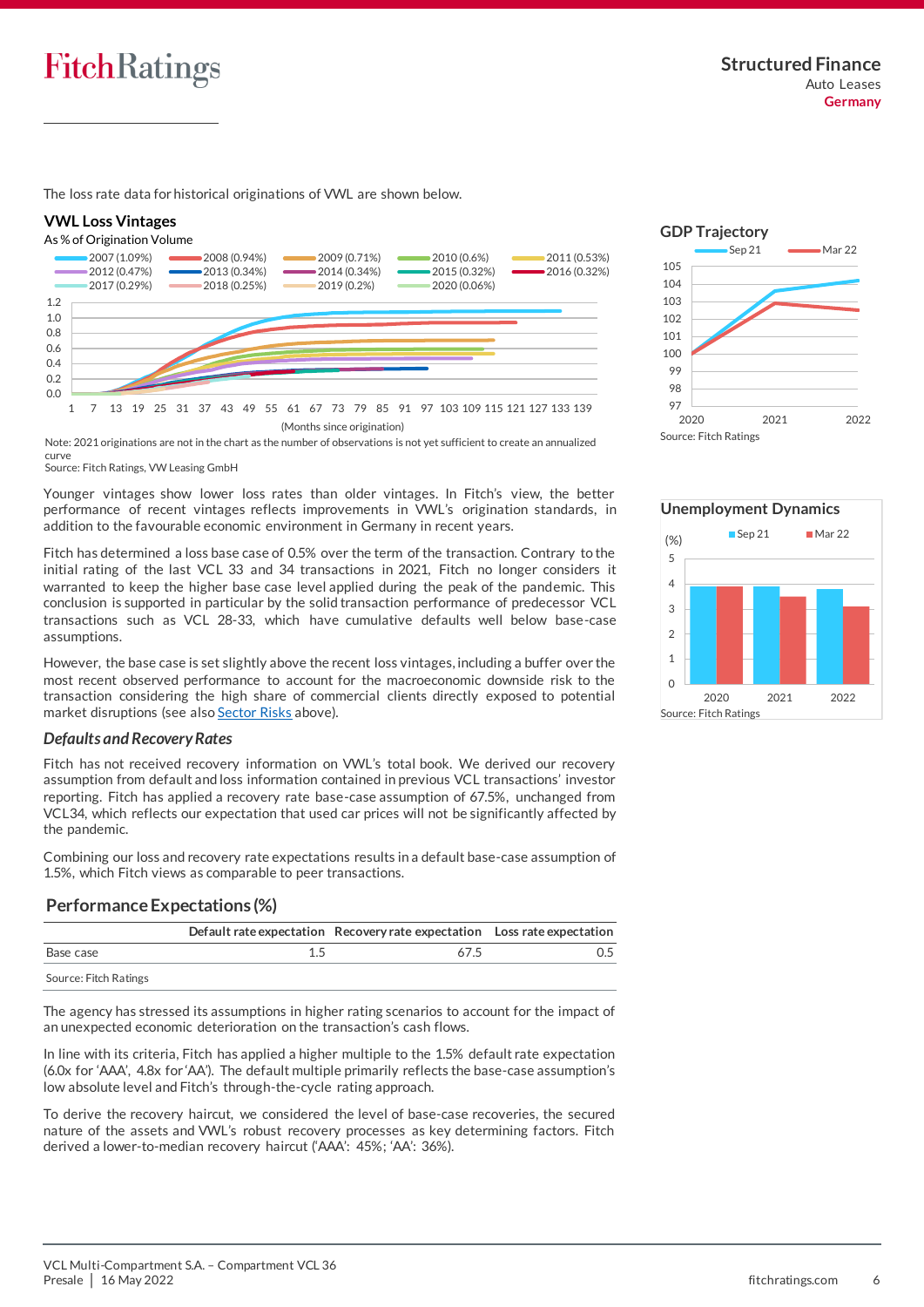## **Stressed Assumptions (%)**

|                       | Rating default rate | Rating recovery rate | Rating loss rate |
|-----------------------|---------------------|----------------------|------------------|
| AAA                   | 9.0                 | 37.1                 |                  |
| AA                    |                     | 43.2                 |                  |
| Source: Fitch Ratings |                     |                      |                  |

## **Prepayment Risk**

Fitch derived its base-case prepayment assumption using data from previous VCL transactions as the originator has not provided us with overall book data on prepayments.

Prepayments in earlier VCL transactions hardly exceed an annualised rate of 4%, which is the figure Fitch assumed as its base-case assumption for VCL34. This was then stressed to test the impact of high and low prepayments in the respective rating scenarios. For example, the base case was multiplied by 1.5x in the 'AAA' scenario. Due to the very low historically observed prepayments, Fitch applied 0% CPR in the low prepayment scenario across all rating levels.

The lease contracts do not contain provisions that allow customers to prepay a contract so prepayments are at the discretion of VWL. If a prepayment is granted, customers are generally obliged to settle the outstanding instalments, comprising both principal and interest, in full. VWL may, however, waive part of the repayment amount out of courtesy to the customer. In such cases, VWL would need to indemnify the issuer for any associated reduction in the principal balance. Fitch does not apply prepayment losses or gains in its cash flow modelling.

## <span id="page-6-0"></span>**Cash Flow Analysis**

Fitch used its proprietary cash flow model to test whether the available cash flows were sufficient to enable timely payment of interest and ultimate payment of principal on the notes in various stress scenarios.

Defaults were allocated using the default timings, determined based on the portfolio's WAL and Fitch's assumed base-case prepayment rate, as outlined in our *Consumer ABS Rating Criteria* and summarised in the table below.

## **Default Distribution**

| Months from closing (%) |    |      | 13   | 17 | 21 | 26 | 30 |
|-------------------------|----|------|------|----|----|----|----|
| Front                   | 40 | 25   | 20   | 10 |    |    |    |
| Even                    | 17 | 17   | 17   | 17 | 17 | 15 |    |
| Back                    | 10 | 12.5 | 12.5 | 15 | 22 | 15 | 13 |
| Source: Fitch Ratings   |    |      |      |    |    |    |    |

The recovery timing was derived from lease-by-lease default and loss data from previous VCL transactions. We assumed that a vehicle is typically sold within six months of default and distributed the recoveries over a six-month period.

The portfolio amortisation was modelled based on the pool data provided to Fitch. Defaults, recoveries and prepayments were applied as per the stressed assumptions. Interest income was generated on non-delinquent receivables at a rate equal to the discount rate less the buffer release rate. Available cash was distributed in line with the transaction's waterfall.

Fitch tested the transaction's sensitivity to different default distributions (front-loaded, evenly distributed and back-loaded), combined with high or low prepayments as well as rising, decreasing or stable (i.e. persistently negative at the current spot rate) interest rates.

The transaction is particularly sensitive to the length of the pro rata period, which is determined by the amortisation profile and assumed prepayments, the lifetime loss and the loss timing assumptions.

A high prepayment scenario leads to target OCs being reached sooner and therefore an earlier pro rata allocation towards the class B notes and the unrated sub-loan. However, assuming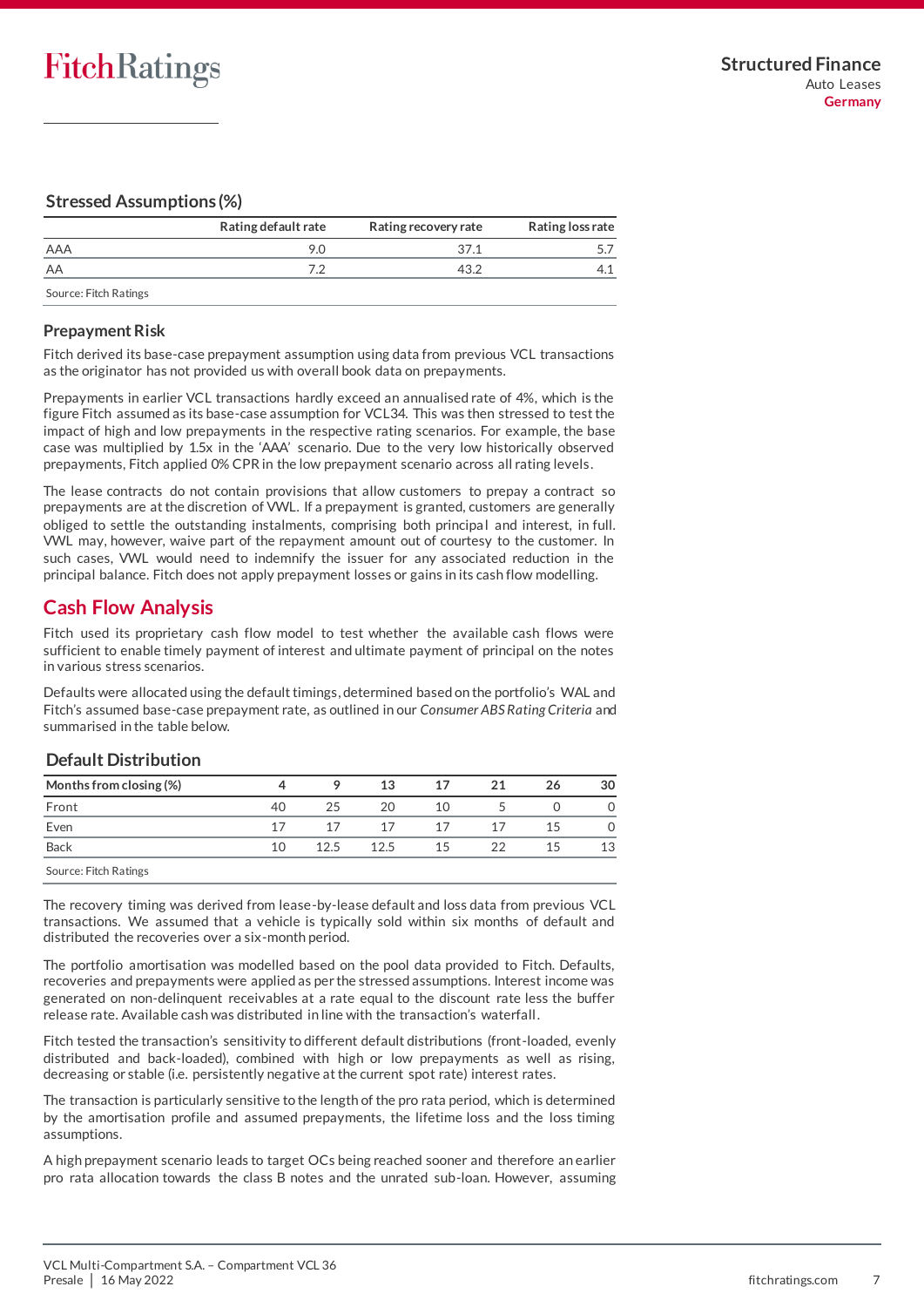back-loaded losses, a forced sequential note amortisation occurs later even in a stressed scenario.

## <span id="page-7-0"></span>**Expected Rating Sensitivity**

# <sub>Rating</sub><br>Expected Rating Sensitivity<br>Rating Sensitivity to Default and Recovery Assumptions

| Rating Sensitivity to Default and Recovery Assumptions |              |              |  |  |  |  |
|--------------------------------------------------------|--------------|--------------|--|--|--|--|
|                                                        | Class A      | Class B      |  |  |  |  |
| Original Rating                                        | AAAsf        | AAsf         |  |  |  |  |
| Increase default rate by 10%                           | <b>AAAsf</b> | $AA-sf$      |  |  |  |  |
| Increase default rate by 25%                           | $AA+sf$      | $A + sf$     |  |  |  |  |
| Increase default rate by 50%                           | Aasf         | Asf          |  |  |  |  |
| Reduce recovery rate by 10%                            | AAAsf        | AAsf         |  |  |  |  |
| Reduce recovery rate by 25%                            | $AA+sf$      | $AA-sf$      |  |  |  |  |
| Reduce recovery rate by 50%                            | $AA+sf$      | Asf          |  |  |  |  |
| Increase default rate and reduce recovery rate by 10%  | $AA+sf$      | $AA-sf$      |  |  |  |  |
| Increase default rate and reduce recovery rate by 25%  | AAsf         | Asf          |  |  |  |  |
| Increase default rate and reduce recovery rate by 50%  | Asf          | <b>BBBsf</b> |  |  |  |  |

**Rating Sensitivities – Upgrade:** Lower-than-expected frequency of defaults or increases in recovery rates could produce lower losses than the base case and could result in positive rating action on the class B notes. For example, a simultaneous decrease of the default base case by 10% and increase of the recovery base case by 10%, all else equal, would lead to an upgrade of the notes to 'AA+sf'.

**Rating Sensitivities – Downgrade**: Fitch has revised its global economic outlook forecasts as a result of the Russia-Ukraine conflict and related economic sanctions. Downside risks have increased and Fitch has published an assessment of the potential rating and asset performance impact of a worse-than-expected, adverse stagflation scenario on Fitch's major structure d finance and covered bond sub-sectors (se[e What a Stagflation Scenario Would Mean for Global](https://www.fitchratings.com/research/structured-finance/what-global-stagflation-would-mean-for-structured-finance-covered-bond-ratings-04-04-2022)  [Structured Finance\).](https://www.fitchratings.com/research/structured-finance/what-global-stagflation-would-mean-for-structured-finance-covered-bond-ratings-04-04-2022)

In the assumed adverse scenario, Fitch expects the European Auto ABS sector to experience a "Mild to Modest" impact on asset performance, and "Virtually No Impact" on ratings.

For VCL 36, the agency expects the asset performance impact of the adverse case scenario to be limited for the higher rated notes, based on the transaction's limited sensitivity to higher default and lower recovery assumptions, as shown above. For the lower rated notes, effects could be more pronounced.

The *Rating Sensitivity* section provides insight into the model-implied sensitivities the transaction faces when one assumption is stressed, while holding others equal. The modelling process uses the estimation and stress of these variables to reflect asset performance in a stressed environment. The results below should only be considered as one potential outcome, as the transaction is exposed to multiple dynamic risk factors. It should not be used as an indicator of possible future performance.

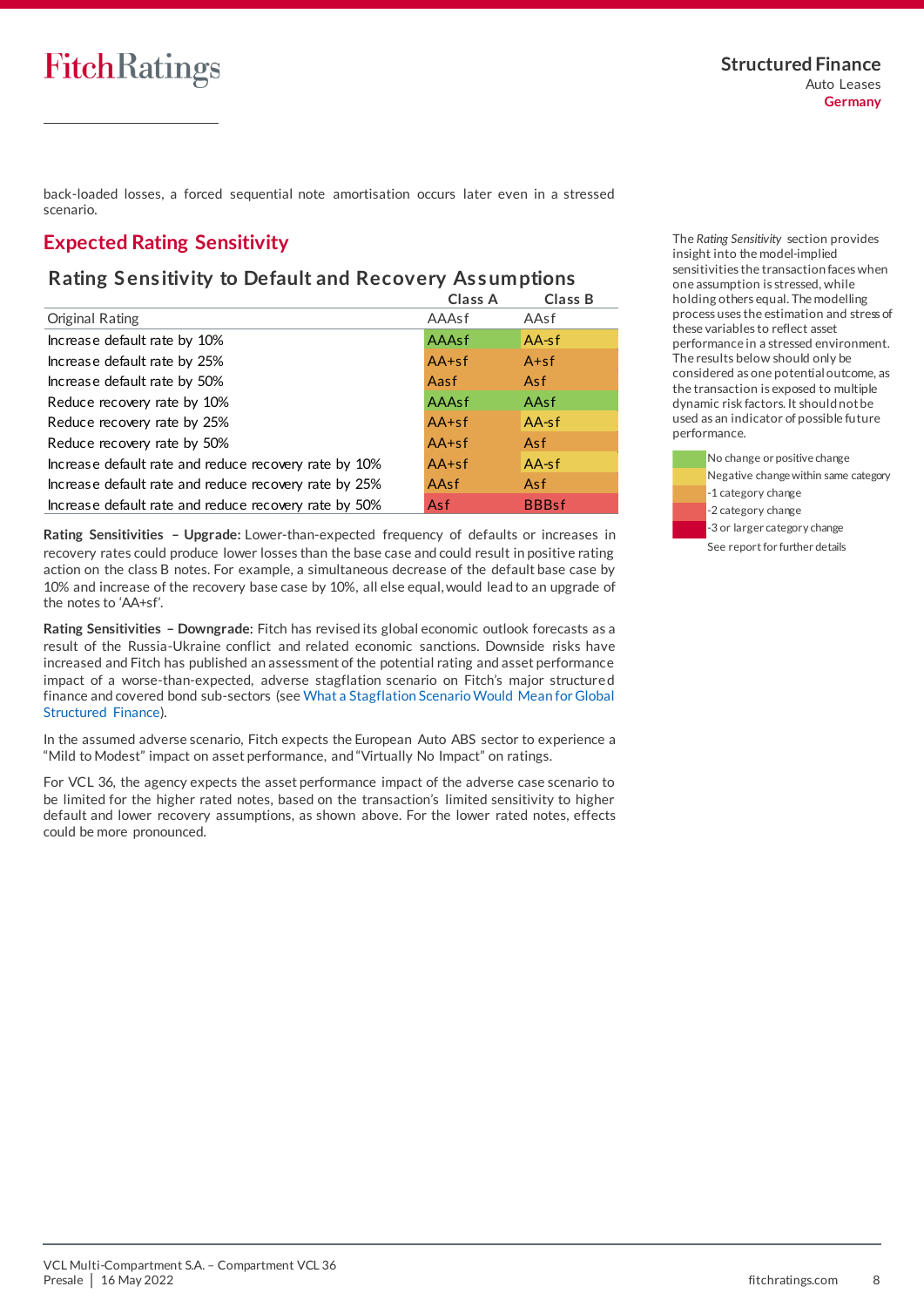<span id="page-8-0"></span>**Transaction Structure**

**Structure Diagram**



Source: Fitch Ratings, VCL Multi-Compartment S.A. – Compartment VCL 36

## **Issuer and True Sale**

VCL Multi-Compartment S.A. is a Luxembourg-based securitisation company subject to Luxembourg securitisation law.

VCL Master S.A. Compartment 1 (VCL Master) – another Luxembourg-based securitisation company intended to function as a warehousing vehicle – originally acquired certain lease receivables related to selected lease contracts from the seller.

At closing, the issuer purchased certain receivables from VWL (transaction one), selling on the authority granted by VCL Master (transaction two). The receivables are the finance portion, which amortises the purchase price of the vehicle to its agreed residual value. The residual value component itself is not refinanced via VCL36. Certain other receivables are excluded, for example, payments for contractually agreed maintenance services.

The VAT portion of any payments due from the lessee is excluded from the pool and retained by VWL to be advanced to the tax authorities. To secure the performance of the lease receivables, the security title to the leased vehicles was forwarded to VCL36. In case of a lessee's default, the issuer will be entitled to the proportion of recovery proceeds equivalent to its funding share in the sum of outstanding lease receivables and the residual value.

## **Capital Structure and Credit Enhancement**

The issuer's expected assets and liabilities at closing are summarised in the table below.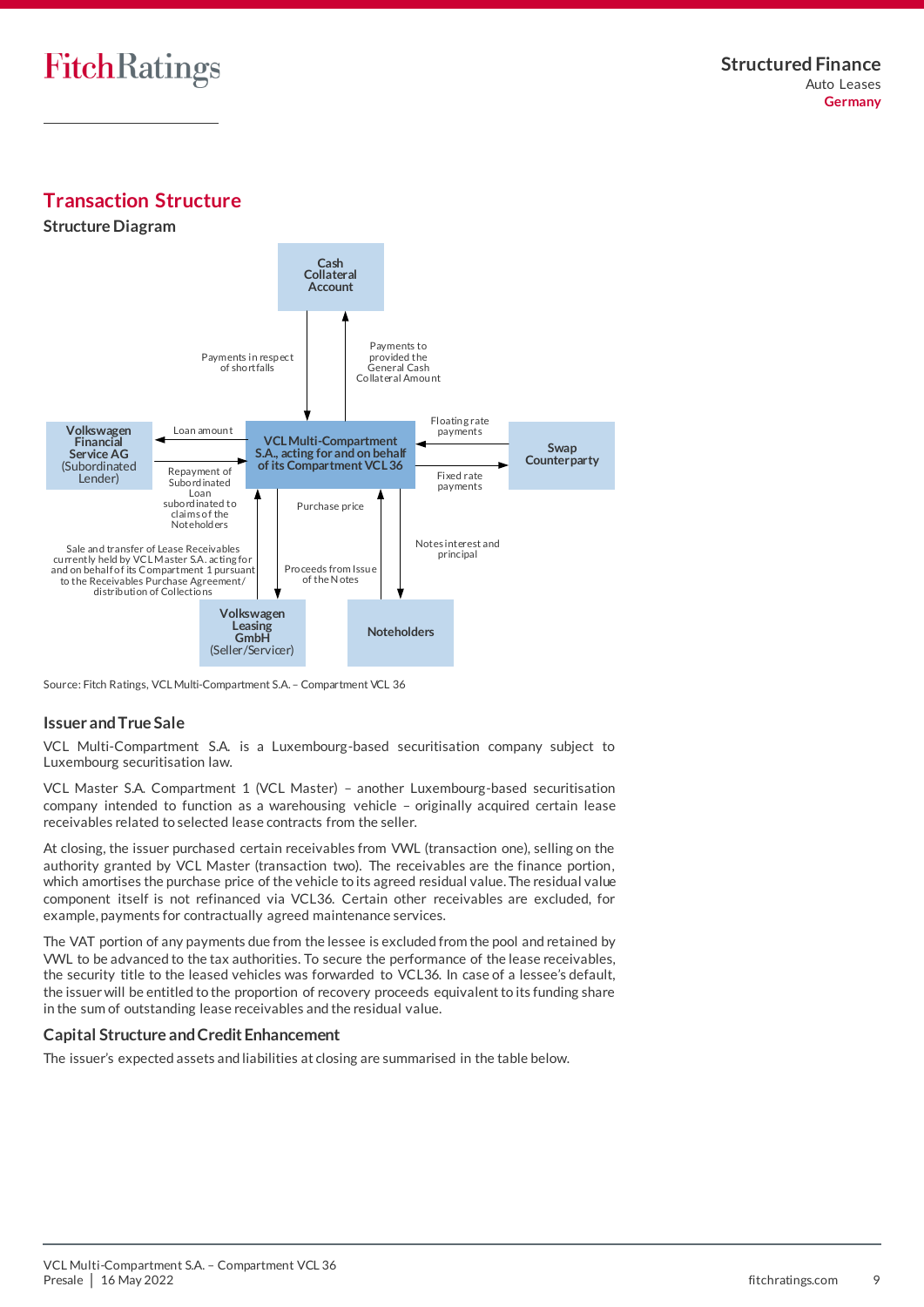## **Balance Sheet**

| Assets       | (EURm)    | Amount % of total pool | balance Liabilities | (EURm)  | Amount % of total pool<br>balance |
|--------------|-----------|------------------------|---------------------|---------|-----------------------------------|
| Receivables  | [750.0]   |                        | 100.0 Class A       | [705.0] | 94.0                              |
| Cash reserve | [5.63]    |                        | 0.75 Class B        | [16.5]  | 2.2                               |
|              |           |                        | Subordinated Ioan   | [21.7]  | 2.9                               |
|              |           |                        | PPD cash reserve    | [5.63]  | 0.75                              |
|              |           |                        | PPD OC              | [6.8]   | 0.9                               |
| Sum          | $[755.6]$ | 100.1.                 |                     | [755.6] | 100.1                             |

PPD: Purchase price discount

Source: Fitch Ratings, VCL Multi-Compartment S.A. – Compartment VCL 36

The issuance consists of the class A and B notes as well as a subordinated loan. Credit enhancement is provided by OC and the static cash reserve of 0.75% of the initial discounte d pool balance.

All securitised receivables were discounted with a single discount rate of 5.7016%. The following components have been considered when determining the discount rate.

## **Discount Rate Calculation**

|                                                                        | $(\%)$     |
|------------------------------------------------------------------------|------------|
| Weighted average swap rate (including sub-loan)                        | TBD        |
| Servicing fee                                                          | 1.00       |
| Senior expenses                                                        | 0.03       |
| Subtotal (rounded)                                                     | <b>TBD</b> |
| Buffer release rate                                                    | <b>TBD</b> |
| <b>Total</b>                                                           | 5.7016     |
| Source: Fitch Ratings, VCL Multi-Compartment S.A. - Compartment VCL 36 |            |

As the buffer release rate will be directly released to the seller, the issuer benefits only from a discount rate of 2.1%. Should VWL become insolvent, the buffer release amounts would become available to the issuer.

Fitch does not consider the buffer release rate as potential excess spread available for note redemption. This is because, in Fitch's view, structural elements that are relied upon in order to pay timely interest and ultimate principal on the notes cannot be conditional on the occurrence of events like a seller/servicer default.

## **Reserve Fund**

A non-amortising cash reserve, which amounts to 0.75% of the initial discounted receivables' balance, was funded through a purchase price discount (PPD). It is available to cover senior expenses, swap payments and notes' interest. The set-up is different from VCL 34, which has a 1.2% reserve, amortising to 1% of the initial balance.

Available funds will refill the reserve fund each period to its target amount. The cash collateral amount can be used for note redemption upon the earlier of the legal final maturity date or the discounted lease balance reaching zero.

There is a further reserve, the VWL risk reserve, to cover seller-related risks, in particular taxrelated risks mentioned under tax risk. The VWL risk reserve amounts to 1.1% of the discounte d receivables' balance at closing.

#### **Euribor Fall-back Provisions**

## *Assets*

The portfolio is not exposed to Euribor discontinuation because it only consists of fixed-rate leases.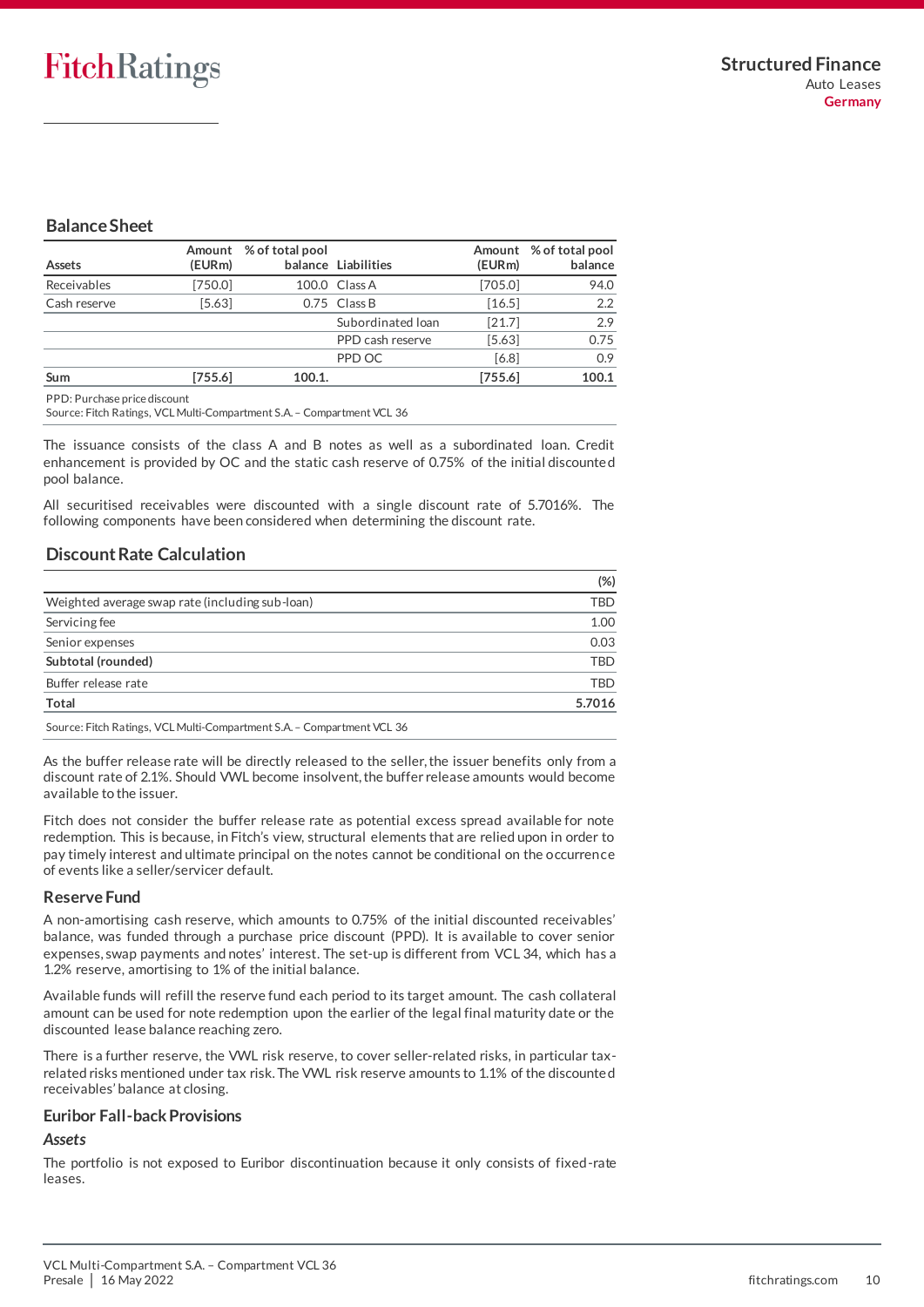## *Rated Notes*

VCL36's servicer will use any (i) officially designated substitute rate, (ii) industry-wide solution, or (iii) generally accepted market practice as substitute for Euribor. If options (i)-(iii) are not available, the servicer will use the overnight index swap. If this is not available either, €STR will be the substitute rate. The servicer will also adjust the spread over the substitute reference rate. Any designated Euribor substitute applies to both the rated notes' reference rate and floating interest rate received on the swap.

#### *Hedges*

The issuer will enter into two swaps to hedge against the fixed-floating interest rate mismatch. While it will receive fixed instalments, its obligations under the notes will be linked to onemonth Euribor, the latter being determined in accordance with the provisions in the transaction documents described in *Rated Notes* above.

The first swap covers the interest due on the class A notes and the second swap covers interest payments due on the class B notes, both inclusive of the spreads over the reference rate, in exchange for a fixed rate. The floating amounts are subject to a floor of zero. Both swaps are linked to the outstanding balance of the respective notes.

## **Priority of Payments**

The transaction has a combined waterfall for all collections on outstanding receivables. The amount available to be distributed contains the following positions:

## **Amount Available for Distribution**

|           | Collections received by the servicer.                                                                                                 |
|-----------|---------------------------------------------------------------------------------------------------------------------------------------|
| $\ddot{}$ | Share of realisation proceeds from vehicles belonging to the issuer.                                                                  |
|           | Amounts from the general cash reserve.                                                                                                |
|           | Net swap receipts.                                                                                                                    |
|           | Investment earnings from the distribution account.                                                                                    |
|           | Amounts from the VWL risk reserve in case of failure by VWL to pay any secured<br>obligations or in case of a German trade tax event. |
|           | Less the buffer release amount (provided no insolvency event with respect to VWL has<br>occurred).                                    |
|           |                                                                                                                                       |

Source: Fitch Ratings, VCL Multi-Compartment S.A. – Compartment VCL 36

## **Transaction Waterfall**

| $1 - 5$ | Taxes, senior expenses and net swap payments other than in case of a swap counterparty<br>default.                  |
|---------|---------------------------------------------------------------------------------------------------------------------|
| 6       | Interest class A.                                                                                                   |
| 7       | Interest class B.                                                                                                   |
| 8       | General cash reserve up to its required balance.                                                                    |
| 9       | In case of an increase in German trade tax, to the VWL risk reserve the increased trade tax<br>risk reserve amount. |
| 10      | Class A principal until class A is at its target size (i.e. target OC class A).                                     |
| 11      | Class B principal until class B is at its target size (i.e. target OC class B).                                     |
| 12      | Any subordinated expenses, if not already covered by one of the senior items.                                       |
| 13      | Interest on the sub-loan.                                                                                           |
| 14      | Redemption of the sub-loan until reduced to zero.                                                                   |
| 15      | Remainder to VWL as a final success fee.                                                                            |
|         | Source: Fitch Ratings, VCL Multi-Compartment S.A. - Compartment VCL 36                                              |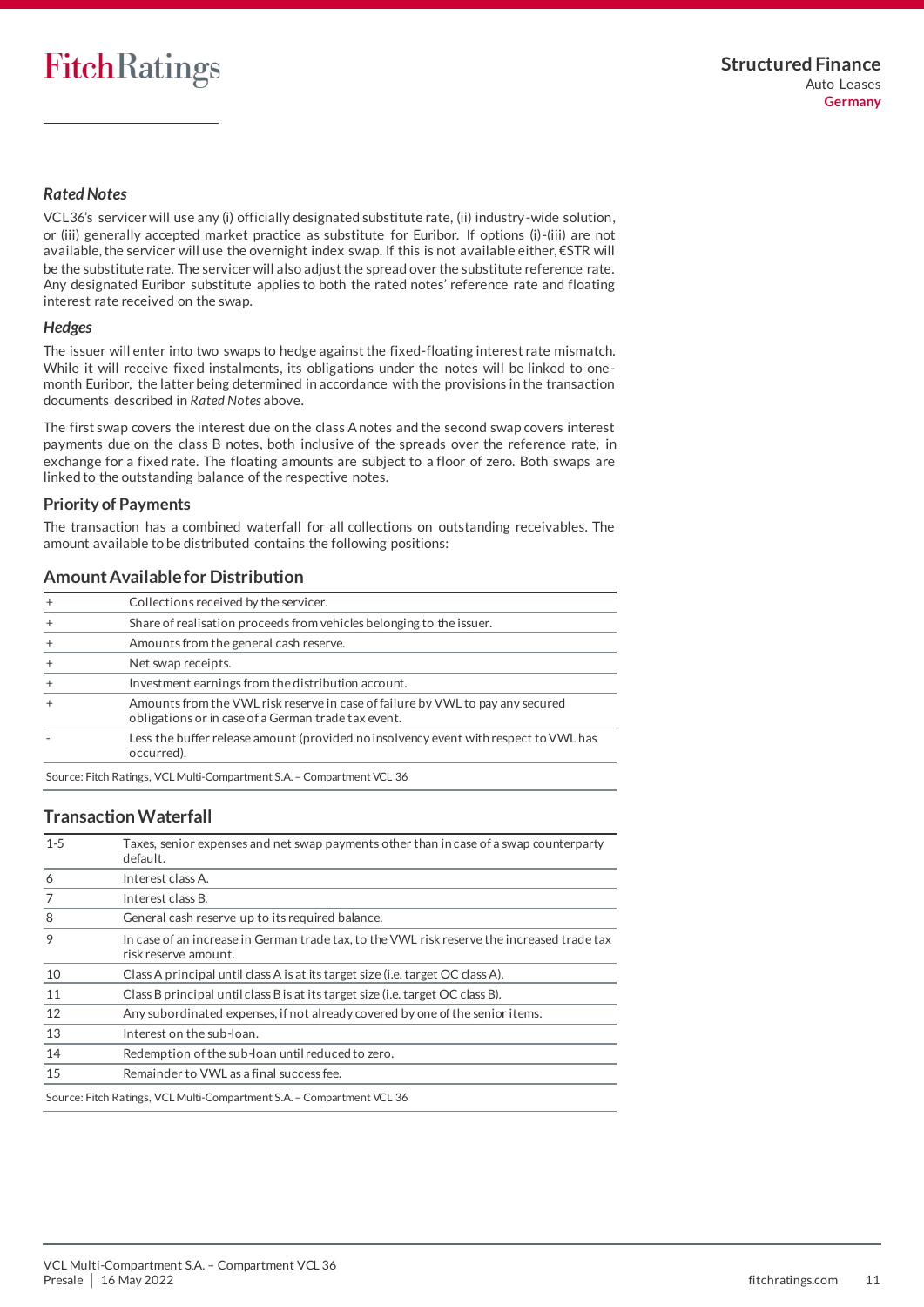## **Performance Triggers and Note Amortisation**

The notes' targeted balance is set to meet a required OC amount, defined as the excess of the assets (excluding write-offs) over respective liabilities, i.e. the class A and B notes.

Incoming funds will first be used to redeem class A notes until their target OC is reached. At this point, incoming funds will also amortise class B notes, building up their target OC, while the target OC for class A notes is maintained. As soon as the asset balance has amortised to 10% of the initial balance or upon the occurrence of a servicer replacement event, note amortisation will again be strictly sequential.

Additionally, should a performance trigger (recording lossed) be breached, target OCs will rise, meaning amortisation will again be sequential until the increased target OC is reached. Finally, should losses exceed 1.6% of the initial balance, the notes' amortisation would also become sequential.

Required OC levels are as follows and are unchanged from previous transactions.

## **Credit Enhancement Increases Conditions**

| <b>Trigger</b>                                                         | $Class A (\%)$ | $Class B (\%)$ |  |  |  |  |
|------------------------------------------------------------------------|----------------|----------------|--|--|--|--|
| Initial available OC level                                             | 6.0            | 3.8            |  |  |  |  |
| Target OC, if no trigger breach                                        | 12.25          | 7.5            |  |  |  |  |
| Target OC, if level 1 trigger breached                                 | 14.0           | 8.25           |  |  |  |  |
| Target OC, if level 2 trigger breached                                 | 100            | 100            |  |  |  |  |
| Source: Fitch Ratings, VCL Multi-Compartment S.A. - Compartment VCL 36 |                |                |  |  |  |  |

A level 1 trigger is hit if the cumulative losses exceed the following thresholds:

- Prior to (and including) the payment date falling in September 2023: 0.50%; and
- after the payment date falling in September 2023 until (and including) the payment date in June 2024: 1.15%.

A level 2 trigger is hit if cumulative losses exceed 1.6% at any payment date or when the asset balance falls below 10% of the initial balance.

Please refer to the *Cash Flow Modelling* section for more details on the increased sensitivity of the pro-rata structure towards certain modelling assumptions.

## **Disclaimer**

Fitch relies in its credit analysis on legal and/or tax opinions provided by transaction counsel for the avoidance of doubt. Fitch has always made clear that it does not provide legal and/or tax advice or confirm that the legal and/or tax opinions, or any other transaction documents, or any transaction structures, are sufficient for any purpose. The disclaimer at the foot of this report makes it clear that this report does not constitute legal, tax and/or structuring advice from Fitch, and should not be used or interpreted as legal, tax and/or structuring advice from Fitch. Should readers of this report need legal, tax and/or structuring advice, they are urged to contact relevant advisers in the relevant jurisdictions.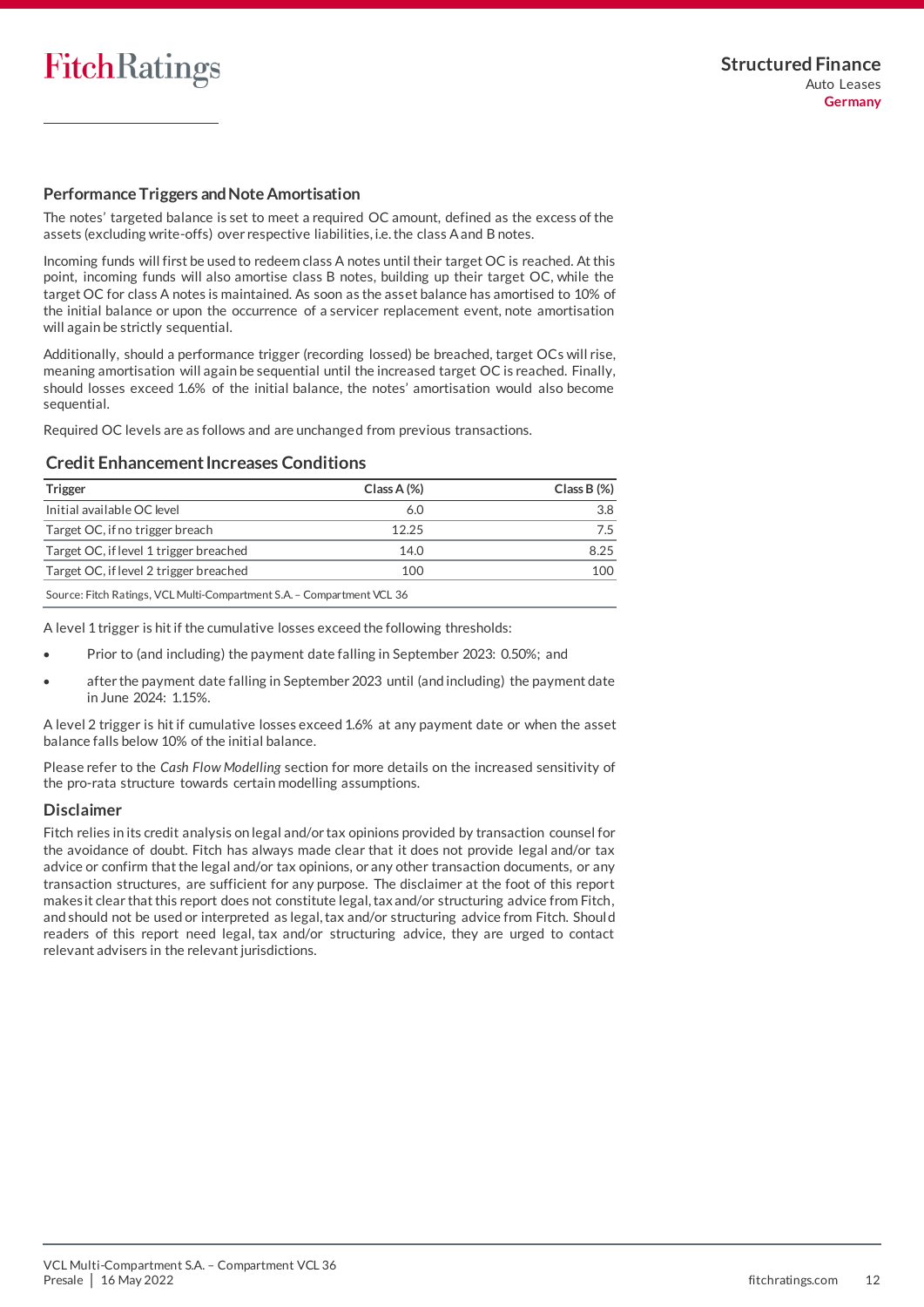## <span id="page-12-0"></span>**Counterparty Risk**

Fitch assesses the counterparty risk under its *Exposure Draft: Structured Finance and Covered Bonds Counterparty Rating Criteria* to be in line with the ratings assigned based on the documentation provisions and analytical adjustments described in the following table.

## **Counterparty Risk Exposures**

| Counterparty<br>role/risk | Counterparty                                                  | Relevant rating under<br>criteria                                                                                                                                                                                              | Minimum ratings and remedial<br>actions                                                                                                                                                                                                                                                                                                              | Adjustment to analysis if minimum ratings and<br>remedial actions not in line with criteria                                                                                                                                                                                                                                    |
|---------------------------|---------------------------------------------------------------|--------------------------------------------------------------------------------------------------------------------------------------------------------------------------------------------------------------------------------|------------------------------------------------------------------------------------------------------------------------------------------------------------------------------------------------------------------------------------------------------------------------------------------------------------------------------------------------------|--------------------------------------------------------------------------------------------------------------------------------------------------------------------------------------------------------------------------------------------------------------------------------------------------------------------------------|
| Issuer account<br>bank    | <b>Bank of New York</b><br>Mellon, Frankfurt<br><b>Branch</b> | Long-Term deposit<br>Rating (IDR)/<br>Short-Term deposit<br>rating or IDR                                                                                                                                                      | Minimum IDR or deposit rating of 'A'<br>rating or Issuer Default or 'F1'; i) replacement; ii) guarantee<br>below minimum ratings; or iii) any<br>other measure to restore/maintain<br>rating of the notes.                                                                                                                                           | Minimum ratings and remedial actions i) and ii)<br>in line with criteria. Fitch notes that option (iii)<br>within 60 calendar days of downgrade is not in line with its counterparty criteria and<br>could lead to a prolonged process as regards<br>remedial actions if option (iii) is favoured over<br>options (i) or (ii). |
| Swap provider             | <b>TBD</b>                                                    | Derivative<br>counterparty rating<br>(DCR): long-term<br>rating; Short-Term<br>IDR: short-term rating.<br>(Note: Fitch does not<br>issue short-term DCRs.<br>so the relevant short-<br>term rating is the Short-<br>Term IDR.) | DCR of 'A' or Short-Term IDR of 'F1';<br>or minimum DCR of 'BBB-' or Short-<br>Term IDR of 'F3' with collateral<br>posting required within 14 calendar<br>days (collateralisation for liquidity<br>adjustment and volatility cushion<br>after 60 days) and replacement or<br>guarantee within 60 days of<br>downgrade below both minimum<br>ratings. | Minimum ratings and remedial actions in line<br>with criteria.                                                                                                                                                                                                                                                                 |
| Servicing<br>continuity   | <b>VW Leasing GmbH</b>                                        | Not rated                                                                                                                                                                                                                      | There is no minimum rating for the<br>servicer.<br>The issuer is entitled to dismiss the<br>servicer and appoint a new servicer.                                                                                                                                                                                                                     | Servicer continuity risk has been assessed to be<br>reduced in accordance with Fitch's<br>counterparty criteria, because the reserve fund<br>would cover payment obligations long enough<br>to be able to find a replacement (see<br>Operational Risk and Appendix 1).                                                         |

Source: Fitch Ratings, VCL Multi-Compartment S.A. – Compartment VCL 36

## <span id="page-12-2"></span>**Operational Risk**

VWL acts as servicer for the transaction. Remedial actions regarding the servicer foresee the replacement of the servicer in the event of servicer disruption, which includes a breach of servicer obligations, insolvency of the servicer or non-payment by the servicer. No replacement servicer has been named. However, the transaction documents state that the issuer shall find a replacement servicer after no longer than three months.

Despite the intrinsic problems Fitch sees with the issuer being tasked to find a replacement servicer, we consider that the reserve fund would cover payment obligations long enough to be able to find a replacement and other parties in this transaction, especially the security trustee, would have an interest to lend support to act in the best interest of noteholders.

Fitch expects that the assets' standard nature will facilitate finding a new servicer as there are several potential candidates in the German leasing market that could take over the servicing of these assets.

## <span id="page-12-1"></span>**Account Bank**

We consider the issuer's exposure to the transaction account bank to be a primary credit risk.

The issuer will hold its account with The Bank of New York Mellon, Frankfurt branch. Under the transaction documents, should the account bank's deposit rating be below the minimum required rating of 'A' or 'F1', it must find a suitably rated replacement within 60 calendar days.

The documented rating thresholds are in line with those outlined in our counterparty criteria for 'AAA' rated bonds, and the remedial actions are also in line with our criteria, except for the "other actions" option outlined above.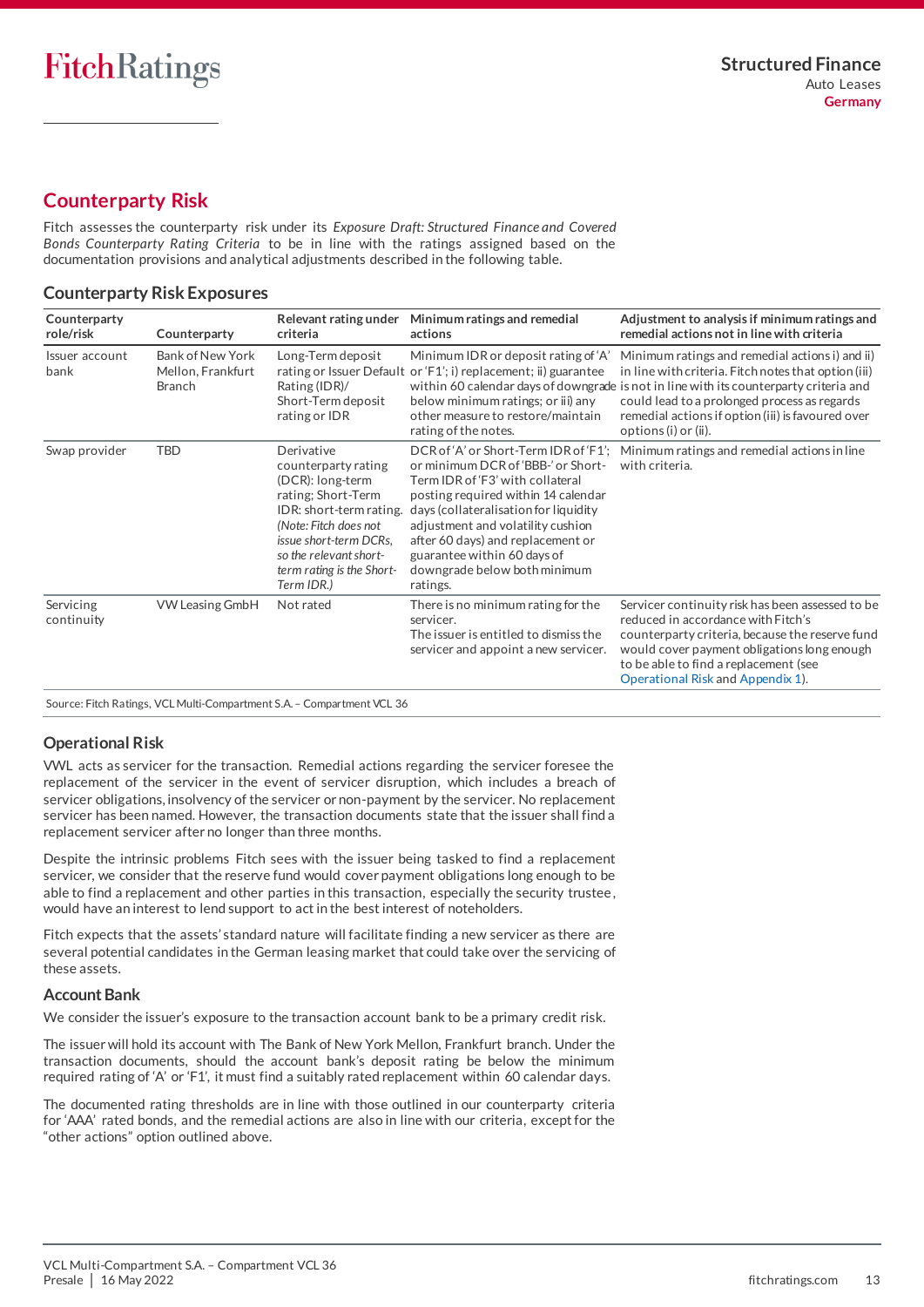## **Swap Counterparty**

The issuer will enter into a swap agreement with TBD to hedge the mismatch between the fixed payments received from the lease contracts and the floating-rate amounts payable on the rated notes. We classify the exposure to the swap provider as a primary credit risk; documented rating requirements for the swap provider and remedial actions are in line with those outlined in our counterparty criteria.

## **Commingling Risk**

Commingling risk is considered a secondary risk driver in this transaction in line with Fitch's *Structured Finance and Covered Bonds Counterparty Rating Criteria*.

The servicer is no longer entitled to commingle collected payments with its own funds if VW is no longer rated at least'BBB' or 'F2' by Fitch or the profit and loss sharing agreement between VW and VWFS or between VWFS and VWL is no longer in place. In this case, VWL has to advance expected collections including 5% prepayments for the following monthly period to the issuer's collection account.

Fitch considers the provisions to sufficiently cover commingling risk.

## <span id="page-13-1"></span>**Payment Interruption Risk**

As payment interruption risk is a primary risk in the transaction, Fitch tested the cash reserve coverage of the issuer's obligations under the swaps, the ongoing senior expenses and notes' interest. Based on our calculations, the available cash reserve is sufficient to initially maintain these payments for eight months. Fitch considers this horizon sufficient to cover a disruption in the collection process and to re-establish it with a third party.

## **Set-off Risk**

#### *Deposit Set-off Risk*

The originator is not a deposit-taking entity, only its legally separated sibling entity VW Bank GmbH is. As a result, there is no deposit-related set-off risk.

#### *Set-Off Risk with Regard to the Service Component, Extended Warranties and Insurance Products*

VWFS offers a range of insurance services and extended warranties as a complementary product for lease contracts, i.e. protection against unexpected repair needs after the maturity of the statutory two-year manufacturer guarantee. Neither the insurance nor the extended warranties or the service components of a lease are securitised.

#### **Tax Risk**

Based on its understanding of the applicable tax regimes, Fitch considers the risk of significant tax liabilities being imposed on the issuer to be limited.

Nevertheless, there are some remaining legal uncertainties with respect to potential trade tax (i.e. in case the tax authorities deem the special-purpose vehicle to be taxable in Germany) and secondary VAT liability (i.e. in case VWL defaults before it has forwarded the VAT portion to the authorities) that may be imposed on the issuer.

The seller will post and maintain a dedicated risk reserve (VWL risk reserve) equal to 1.1% of the initial discounted asset balance, which can be used to cover tax liabilities of the issuer and other seller-related risks. Fitch regards this reserve, together with the available CE, to be sufficient to address contingent tax liabilities.

## <span id="page-13-0"></span>**Criteria Application, Model and Data Adequacy**

## **Criteria Application**

See page 2 for the list of Applicable Criteria.

Fitch applies the *Consumer ABS Rating Criteria* as its sector-specific criteria under the overarching framework provided by the *Global Structured Finance Rating Criteria*, which is the master criteria report for the sector. The remaining criteria listed under *Applicable Criteria* are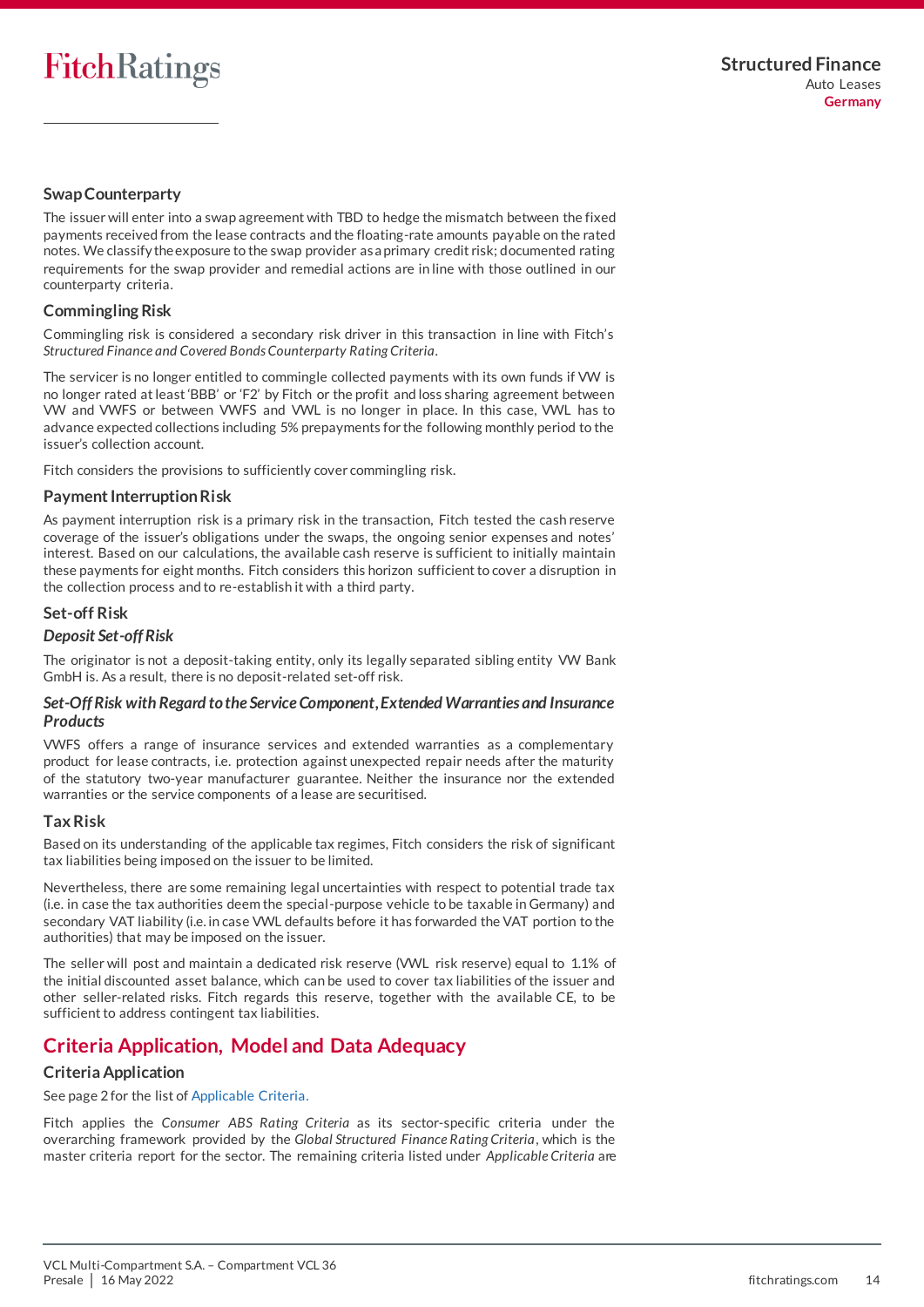cross-sector criteria that outline Fitch's approach to counterparty risk and interest rate change vulnerability that are relevant for the ratings.

Fitch has analysed the risk of lessee default – and has set its default, recovery and prepayment assumptions – in accordance with its *Consumer ABS Rating Criteria*. Counterparty risks were analysed based on *Structured Finance and Covered Bonds Counterparty Rating Criteria*.

#### **Models**

The asset assumptions outlined above were applied in Fitch's proprietary multi-asset cash flow model, with which the transaction's cash flows were modelled. Click on the link for the model or for the criteria for a description of the model.

#### [Multi-Asset Cash Flow Model](https://www.fitchratings.com/site/structuredfinance/emeacfm)

## **Data Adequacy**

The following historical information was provided by VWL to support Fitch's analysis.

## **Data Adequacy**

| Data                                               | Time          | Period   | Frequency | <b>Type</b>   |
|----------------------------------------------------|---------------|----------|-----------|---------------|
| Losses                                             | Jan 07-Dec 21 | 15 years | Monthly   | <b>Static</b> |
| Total book volume                                  | Dec 08-Dec 21 | 13 years | Monthly   | Dynamic       |
| Delinguency                                        | Dec 08-Dec 21 | 13 years | Monthly   | Dynamic       |
| Previous VCLs'<br>default/loss<br>performance data | Mar 07-Mar 22 | 15 years | Monthly   | Dynamic       |
| Source: Fitch Ratings                              |               |          |           |               |

Fitch also received pool stratifications and an amortisation profile of the provisional pool as of end-March 2022.

Fitch will receive a third-party assessment on the asset portfolio information before closing.

Overall, Fitch views the asset pool information relied upon for the agency's rating analysis according to its applicable rating methodologies to be adequately reliable.

## *Use of Third-Party Due Diligence Pursuant to SEC Rule 17g-10*

Form ABS Due Diligence-15E was not provided to, or reviewed by, Fitch in relation to this rating action.

## <span id="page-14-0"></span>**Surveillance**

Throughout the life of the transaction, Fitch will monitor the performance of the collateral and any changes at the servicer, or with the structure, that may influence the ratings of the notes.

Fitch will receive monthly investor reports detailing the performance of the portfolio. These will provide the basis for the agency's surveillance of the transaction's performance against base case expectations and the performance of the industry as a whole. The agency expects to assign an Issuer Report Grade of five stars to the investor reporting in line with previous transactions originated by VWL, as the standards of reporting are expected to remain comparable. Where appropriate, the agency may ask to monitor further data from the originator or the servicer. The ratings of the transaction will be reviewed by a committee at least once every 12 months, or when considered appropriate (e.g. if there is a deterioration in performance, an industry-wide development, or a change at the originators or the servicer that may influence the transaction).

Our quantitative analysis will focus on monitoring the key performance parameters (delinquencies, defaults, recoveries and prepayments) against the base-case assumptions. Fitch will further monitor the market developments of car prices.

Fitch's structured finance performance analytics team ensures that the assigned ratings remain an appropriate reflection of the issued notes' credit risk. Details of the transaction's performance will be available to subscribers a[t www.fitchratings.com.](http://www.fitchratings.com/)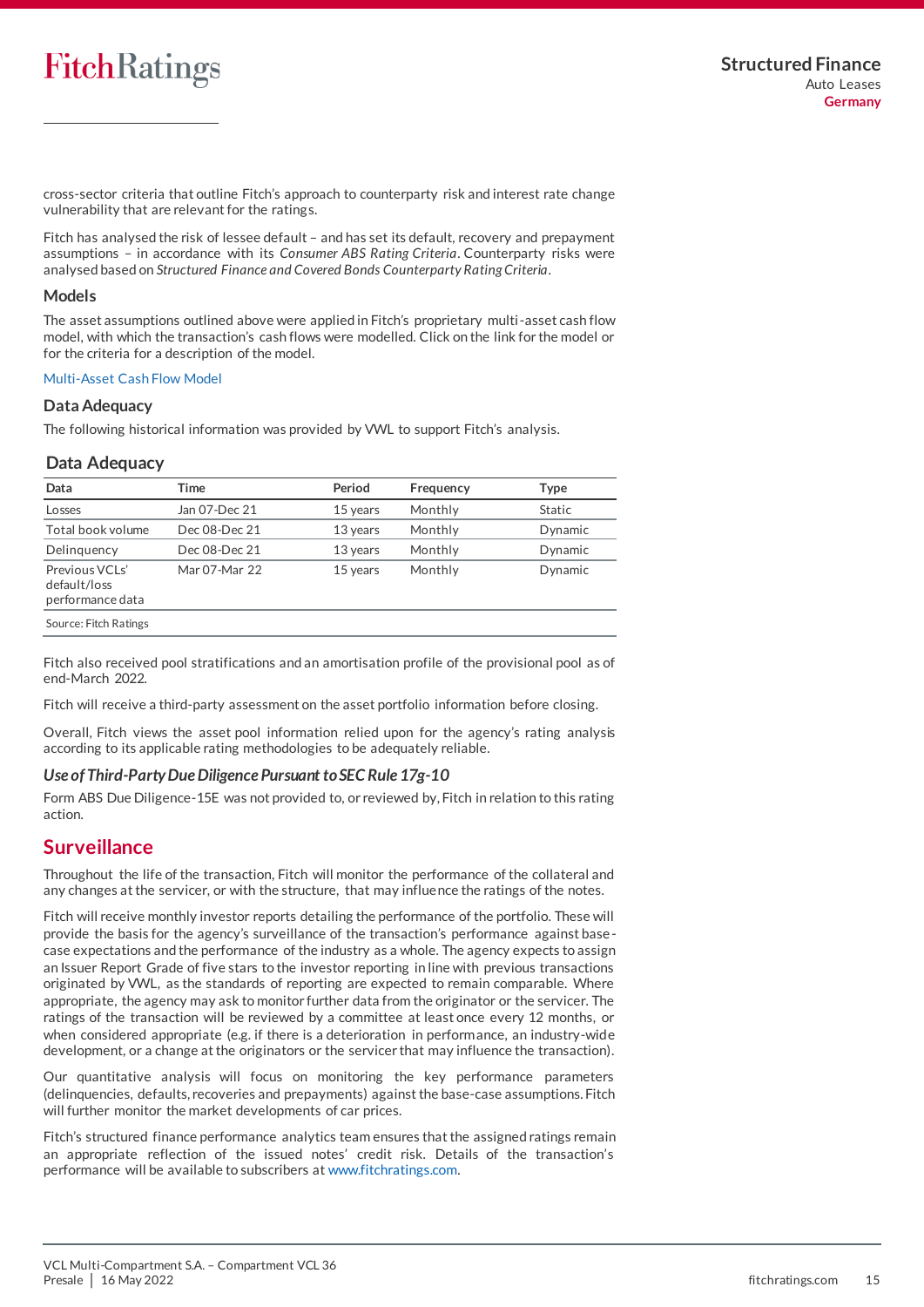## <span id="page-15-0"></span>**Appendix 1: Origination and Servicing**

Fitch undertook a virtual operational review in April 2021 and received updates in April 2022. Overall, Fitch considers VWL's underwriting and servicing capacities to be in line with market standards among the top German car finance companies; VWL also has a proven record in its securitisation activity.

## **VWL**

VWL is a wholly owned subsidiary of VWFS, which is part of Volkswagen Group.

VWL's main activities are to promote the sale of the Volkswagen Group's automotive products (VW, Audi, SEAT, Skoda and VW Nutzfahrzeuge) and to strengthen customer loyalty to the Volkswagen Group brands. VWL has about 60 years' experience in the auto-financing business.

## **Origination**

VWL offers leasing for new and used Volkswagen, Audi, SEAT, Skoda and VW Nutzfahrzeuge to commercial and non-commercial customers. Initially, the car is purchased by VWL. At the expiration of the leasing contract the vehicle will be sold by the car dealer or VWL. If the lessee wants to keep the car, it has to purchase the vehicle.

Depending on contract terms, the risk of the residual value being different from the market value of the car is borne by the car dealer or, in a few cases, the lessee (open-end contracts). The car dealer can transfer the residual value risk of closed-end contracts fully or partially, against a premium, to VWFS or the car manufacturer.

## **Underwriting**

VWL manages its underwriting and distribution channel through its Leasing Operations/Underwriting (LOU) department. The LOU processes all leases and co-operates with a network of more than 3,500 dealers. Supported by a separate fraud prevention team, the LOU is also responsible for fraud detection. LOU employees are expected to undergo three months of training before carrying out any operational tasks in the teams and are offered a wide range of additional internal training to improve the consistency and quality of standards within the LOU.

Generally, the system works such that for contracts that fulfil the respective criteria, the steps including the approval are carried out in a fully automated fashion. The evaluation is, in essence, based on the following main categories: customer data, product type, vehicle information, payment history and scoring/credit rating. If a problem occurs, such as inconsistencies found or negative credit information, the request is processed manually. The underwriter then sees the outcome of the scoring and other information sources such as Schufa, Buergel, Creditreform or payment history if applicable and needs to approve the application manually.

The authority to approve a lease depends on the seniority of staff as well as a client's exposure. A junior lease administrator, for example, can approve a lease up to EUR50,000, while applications greater than EUR50,000 are approved by a senior lease administrator. Leases with a balance greater than EUR200,000 are managed by the special clients team.

## **Arrears Management and Special Servicing**

The debt management team is responsible for dealing with delinquent contracts.

Lessees receive calls from VWFS's call centre as soon as possible after the due date to determine the reasons for the missed payment. A first reminder letter is sent out 12 days, a second 24 days and a third 36 days after due date. Once payment agreements are in place, reminders in case of non-payments are sent out every five days.

VWFS has introduced scores to handle delinquent contracts according to priority. Team members have the authority to approve payment holidays or maturity extensions. For corporate customers, a contract is terminated after two missed instalments. For private clients, the point of termination is dependent on the ability of VWL to terminate as prescribed by consumer protection regulation.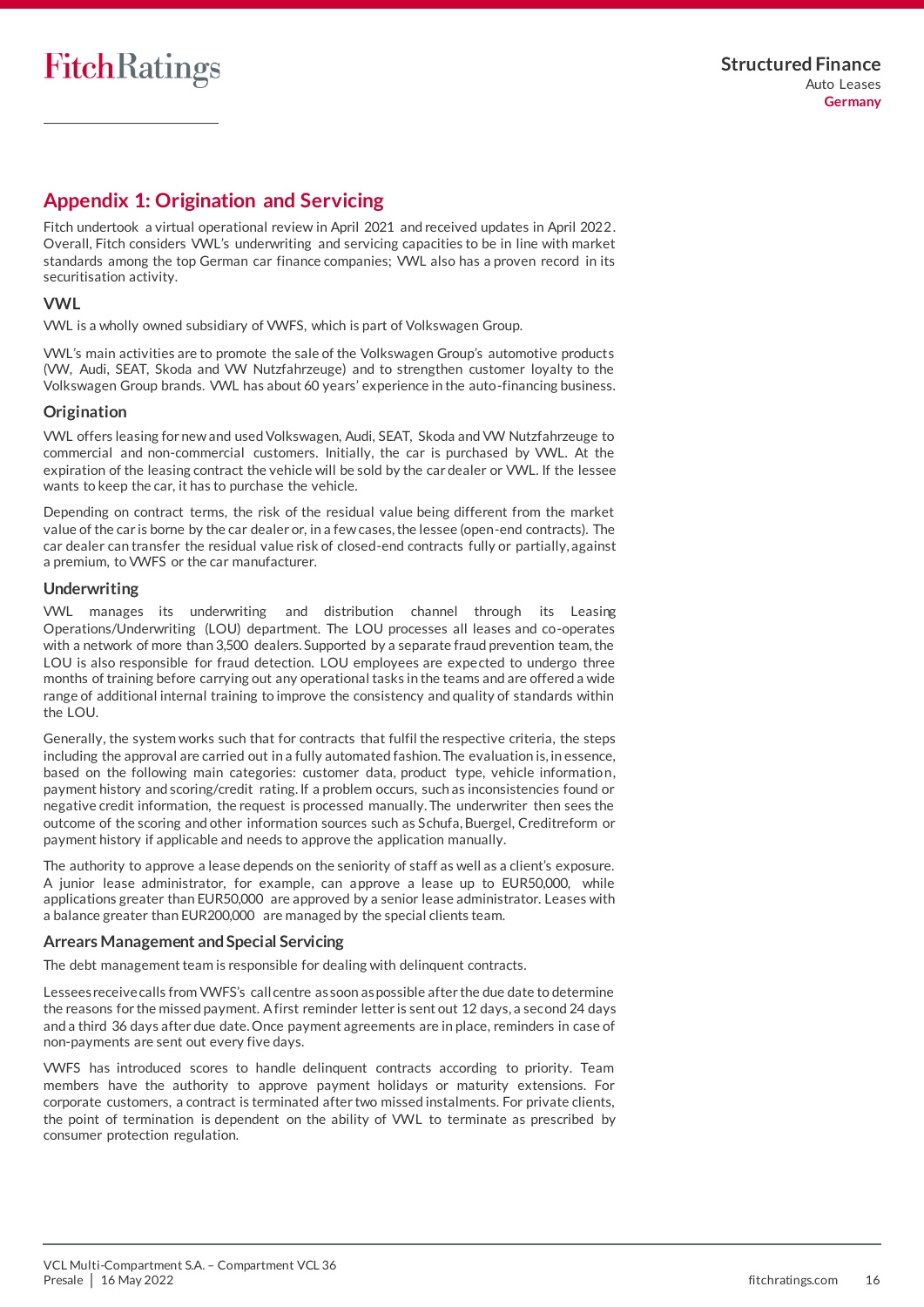The collection centre is responsible for the handling of terminated contracts, second-hand marketing, court collections and charge-offs. It employs external collection agencies, which are compensated on the basis of their performance and success rates.

Vehicles can be repossessed following the effective date of the contract termination. After threatening repossession, a large portion of the terminated contracts has historically returne d to performing status. For those contracts that remain non-performing almost all orders for repossession are successful. Generally, VWL judges whether it is worthwhile to pay for the repossession expenses as expected sale prices may be considered too low.

VWL normally obtains three bids from the dealer network before the vehicle is sold. A court settlement, to determine the borrower's outstanding obligation, is initiated around four months after the due date. The foreclosure process normally commences six months after the due date and is followed by the charge-off.

#### **RiskManagement**

<span id="page-16-0"></span>The originator must maintain all lease files, including supporting documents, for regular review to ensure compliance with policies and procedures. Retrospective risk-oriented audits are conducted regularly by internal audit department and by external auditors in course of the annual financial statements audit. VWL regularly backs up its databases and tests its business continuity plans.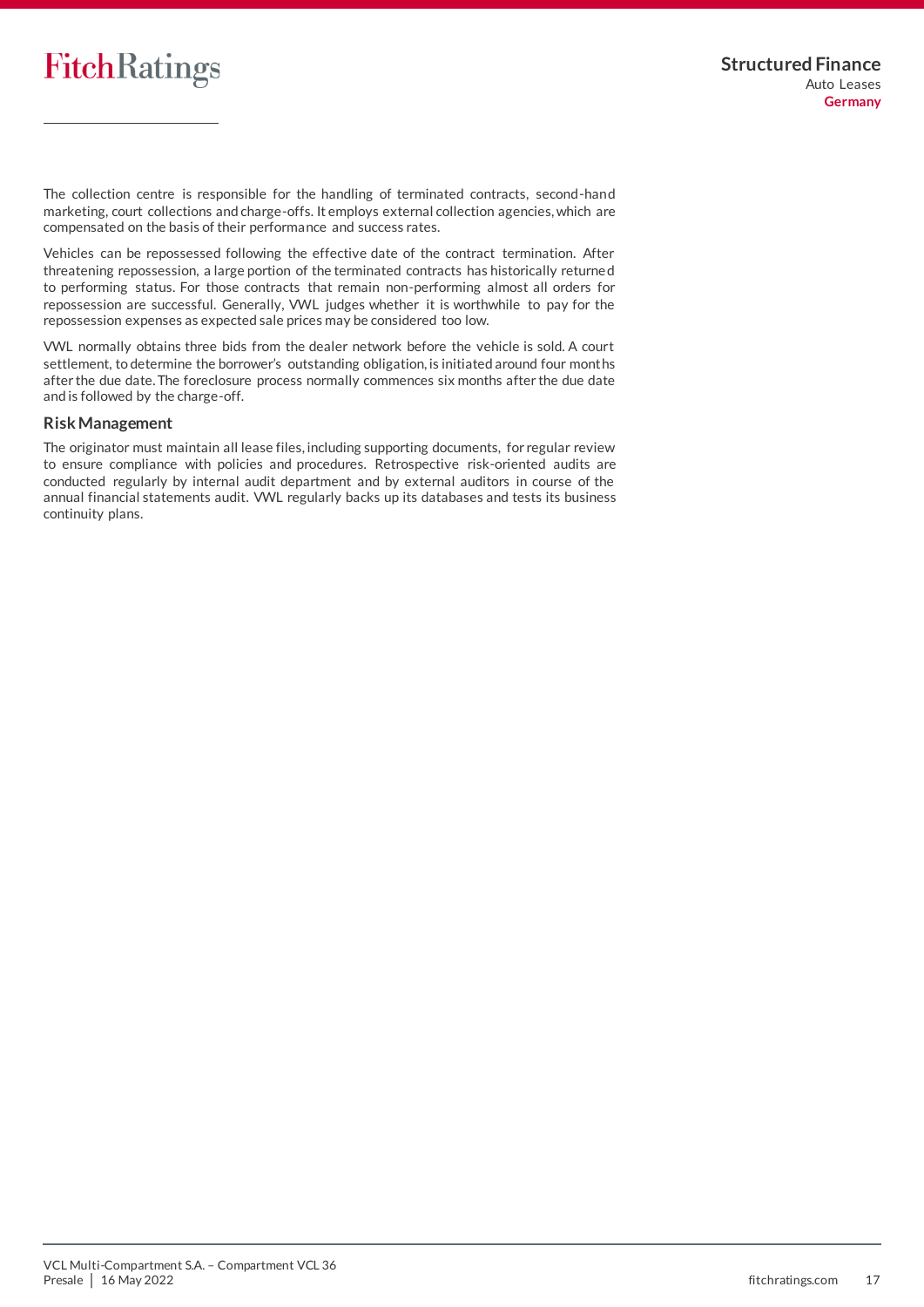## <span id="page-17-0"></span>**Appendix 2: ESG Relevance Scores**

VCL Multi-Compartment S.A. - Compartment VCL 36 has exposure to m<br>impact on the rating.

 $\Box$  Governance is minimally relevant to the rating and is not currently a driver.

## FitchRatings

## **VCL Multi-Compartment S.A. - Compartment VCL 36**

#### **Credit-Relevant ESG Derivation**

VCL Multi-Compartment S.A. - Compartment VCL 36 has 5 ESG potential rating drivers

nie foators and sustained structural shifts in secular neder

#### SF ESG Navigator<br>ABS - Auto erall ESG Scale key driver  $\pmb{\mathsf{o}}$ issues  $\overline{\mathbf{5}}$  $\bullet$  $\overline{4}$ driver issues potential<br>driver  $\overline{3}$  $\overline{\mathbf{5}}$ issues

 $\overline{2}$ 

 $\mathbf{r}$ 

#### Emironmental (E)

| ынта онын боюн ты                                             |                |                                                                                                                                                                                       |                                    |  |                |
|---------------------------------------------------------------|----------------|---------------------------------------------------------------------------------------------------------------------------------------------------------------------------------------|------------------------------------|--|----------------|
| <b>General Issues</b>                                         | <b>E</b> Score | <b>Sector-Specific Issues</b>                                                                                                                                                         | <b>Reference</b>                   |  | <b>E</b> Scale |
| <b>GHG Emissions &amp; Air Quality</b>                        | $\sim$         | Regulatory risks, fines, or compliance costs related to emissions,<br>energy consumption and/or related reporting standards                                                           | <b>Asset Quality: Surveillance</b> |  |                |
| <b>Energy Management</b>                                      | $\overline{2}$ | Assets' energy/fuel efficiency and impact on valuation                                                                                                                                | <b>Asset Quality: Surveillance</b> |  |                |
| Water & Wastewater Management                                 |                | n.a.                                                                                                                                                                                  | n.a.                               |  |                |
| Waste & Hazardous Materials<br>Management: Ecological Impacts |                | n.a.                                                                                                                                                                                  | n.a.                               |  |                |
| <b>Exposure to Environmental Impacts</b>                      |                | Asset, operations and/or cash flow exposure to extreme weather<br>events and other catastrophe risk, including but not limited to<br>flooding, hurricanes, tornadoes, and earthquakes | Surveillance                       |  |                |

#### Social (S)

| <b>General Issues</b>                                                   | <b>S</b> Score          | <b>Sector-Specific Issues</b>                                                                                                                                                   | <b>Reference</b>                   |   | <b>S</b> Scale |
|-------------------------------------------------------------------------|-------------------------|---------------------------------------------------------------------------------------------------------------------------------------------------------------------------------|------------------------------------|---|----------------|
| Human Rights, Community Relations,<br><b>Access &amp; Affordability</b> |                         | n.a.                                                                                                                                                                            | n.a.                               | 5 |                |
| Customer Welfare - Fair Messaging,<br>Privacy & Data Security           | $\overline{2}$          | Compliance with consumer protection related regulatory<br>requirements, such as fair/transparent lending, data security, and Operational Risk; Surveillance<br>safety standards |                                    |   |                |
| <b>Labor Relations &amp; Practices</b>                                  |                         | Labor practices, pension obligations and related litigation                                                                                                                     | Surveillance                       |   |                |
| <b>Employee Wellbeing</b>                                               |                         | n.a.                                                                                                                                                                            | n.a.                               |   |                |
| <b>Exposure to Social Impacts</b>                                       | $\overline{\mathbf{3}}$ | Macroeconomic factors and sustained structural shifts in secular<br>preferences affecting consumer behavior                                                                     | <b>Asset Quality: Surveillance</b> |   |                |

#### Governance (G)

| <b>General Issues</b>                                       | <b>G</b> Score | <b>Sector-Specific Issues</b>                                                                                                                              | <b>Reference</b>                                                                                      |   | <b>G</b> Scale |
|-------------------------------------------------------------|----------------|------------------------------------------------------------------------------------------------------------------------------------------------------------|-------------------------------------------------------------------------------------------------------|---|----------------|
| Rule of Law, Institutional and<br><b>Regulatory Quality</b> |                | Jurisdictional legal risks; regulatory effectiveness; supervisory<br>oversight; foreclosure laws; government support and intervention                      | Asset Isolation and Legal Structure: Asset Quality: Rating Caps:<br>Surveillance                      | 5 |                |
| <b>Transaction &amp; Collateral Structure</b>               |                | Asset isolation; resolution/insolvency remoteness; legal structure;<br>structural risk mitigants: complex structures                                       | Asset Isolation and Legal Structure; Asset Quality; Financial<br>Structure: Rating Caps: Surveillance |   |                |
| <b>Transaction Parties &amp; Operational Risk</b>           |                | Counterparty risk; origination, underwriting and/or aggregator<br>standards; borrower/lessee/sponsor risk;<br>originator/servicer/manager/operational risk | Asset Quality; Financial Structure; Operational Risk; Rating Caps;<br>Surveillance                    |   |                |
| Data Transparency & Privacy                                 | з              | Transaction data and periodic reporting                                                                                                                    | Asset Isolation and Legal Structure; Asset Quality; Financial<br>Structure: Surveillance              |   |                |
|                                                             |                |                                                                                                                                                            |                                                                                                       |   |                |

not a rating<br>driver

 $\overline{\phantom{a}}$ 

 $\overline{4}$ 

snees affecting consumer behavior but this has very low

How to Read This Page<br>ESG scores range from 1 to 5 based on a 15-level color gradation.<br>Red (5) is most relevant and green (1) is least relevant.

issues

iccues

The Environmental (E), Social (S) and Governance (G) tables<br>
The Environmental (E), Social (S) and Governance (G) tables<br>
break out the individual components of the scale. The right-hand box<br>
shows the agregate E, S, or G

The Credit-Relevant ESG Derivation table shows the overall ESG soore. This score signifies the credit relevance of combined E, S and G issues to the transaction's or program's credit rating. The three companies of columns

Classification of ESG issues has been developed from Fitch's<br>sector ratings criteria. The General Issues and Sector-Specific<br>Issues draw on the classification standards published by the<br>Sustainability Acoounting Standards

| <b>CREDIT-RELEVANT ESG SCALE - DEFINITIONS</b>                   |  |                                                                                                                                                          |  |  |  |
|------------------------------------------------------------------|--|----------------------------------------------------------------------------------------------------------------------------------------------------------|--|--|--|
| How relevant are E, S and G issues to the overall credit rating? |  |                                                                                                                                                          |  |  |  |
| 5                                                                |  | Highly relevant; a key transaction or program rating driver that has a<br>significant impact on an individual basis.                                     |  |  |  |
|                                                                  |  | Relevant to transaction or program ratings; not a key rating driver but<br>has an impact on the ratings in combination with other factors.               |  |  |  |
| я                                                                |  | Minimally relevant to ratings; either very low impact or actively mitigated<br>In a way that results in no impact on the transaction or program ratings. |  |  |  |
|                                                                  |  | Irrelevant to the transaction or program ratings; relevant to the sector.                                                                                |  |  |  |
|                                                                  |  | Irrelevant to the transaction or program ratings; irrelevant to the sector.                                                                              |  |  |  |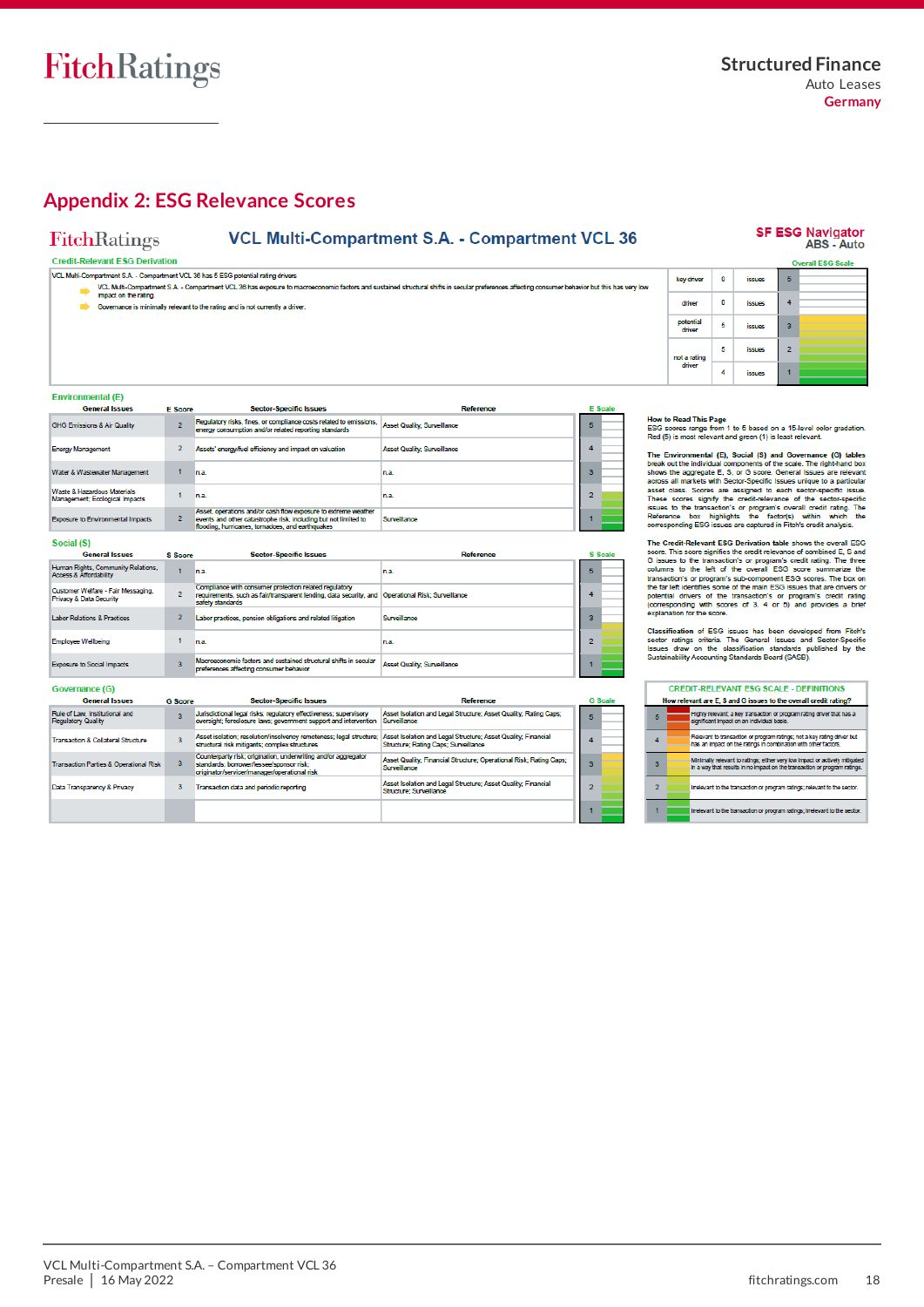## <span id="page-18-0"></span>**Appendix 3: Estimated CO2 Emission Levels**

Fitch estimates the pool's weighted average CO2 emissions at 128 g/km.

We used data on CO2 emissions from the Federal Motor Transport Authority (Kraftfahrt-Bundesamt), reported for new vehicle registrations, to derive an estimated weighted average emissions level for the portfolio. We accounted for the vehicles' model years, brand distribution and the composition of new car registrations in our estimate.

The graph below summarises the pool's model year distribution (by number of vehicles) and the development of the brands' average emissions in the respective full-year registrations, and for 2022 the average emissions up to end-March.

## **VW Group CO2 Emission Levels**



Source: Fitch Ratings, VCL Multi-Compartment S.A. - Compartment VCL 36, Kraftfahrt-Bundesamt